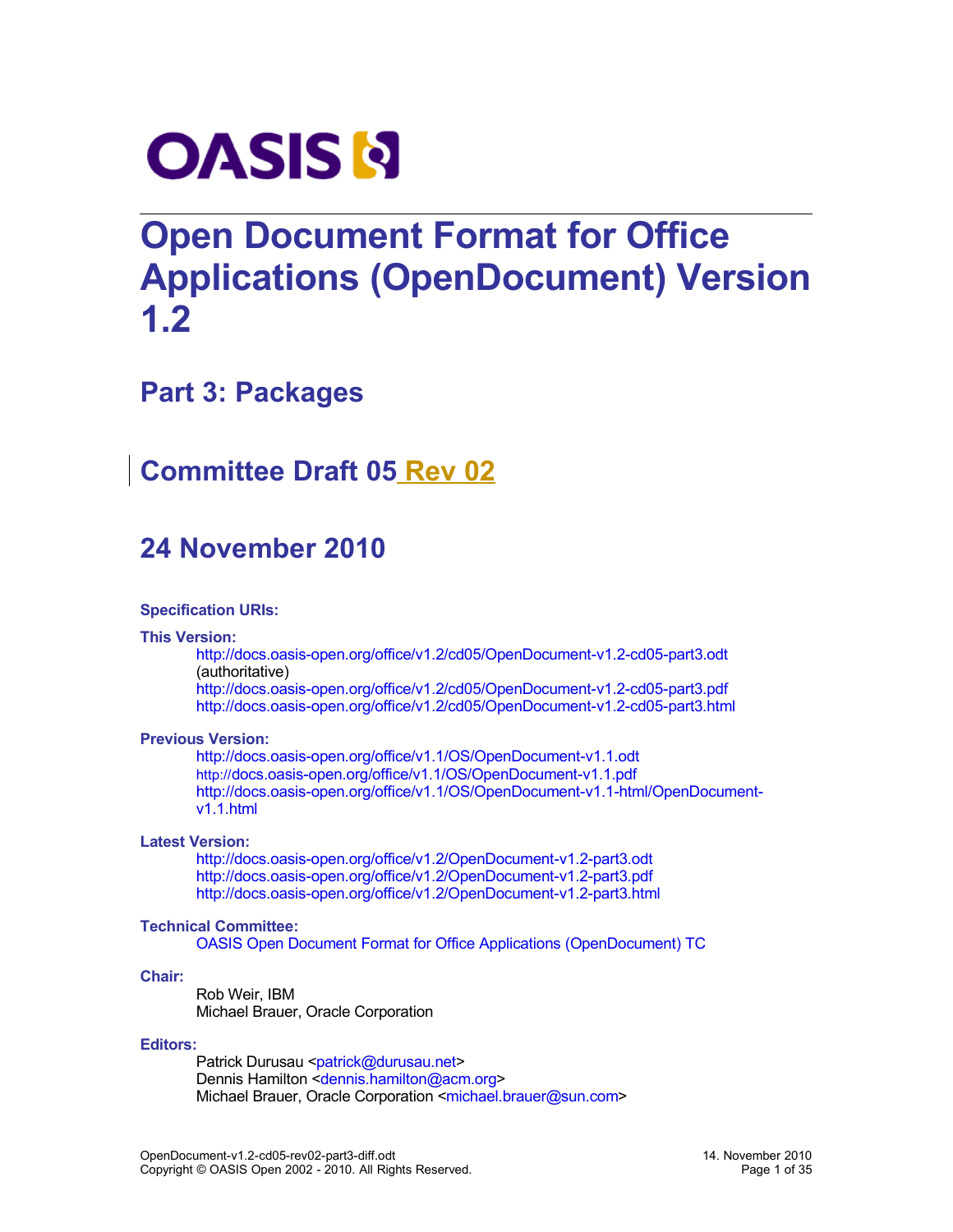#### **Related Work:**

This document is part of the [OASIS Open Document Format for Office Applications](http://docs.oasis-open.org/office/v1.2/cd05/OpenDocument-v1.2-cd05.pdf) [\(OpenDocument\) Version 1.2](http://docs.oasis-open.org/office/v1.2/cd05/OpenDocument-v1.2-cd05.pdf) specification.

The OpenDocument v1.2 specification has these parts:

[OpenDocument v1.2 part 1; OpenDocument Schema](http://docs.oasis-open.org/office/v1.2/cd05/OpenDocument-v1.2-cd05-part1.pdf) [OpenDocument v1.2 part 2: Recalculated Formula \(OpenFormula\) Format](http://docs.oasis-open.org/office/v1.2/cd05/OpenDocument-v1.2-cd05-part2.pdf) [OpenDocument v1.2 part 3 \(this part\): Packages](http://docs.oasis-open.org/office/v1.2/cd05/OpenDocument-v1.2-cd05-part3.pdf)

OpenDocument v1.2 part 3 defines these schemas and ontologies:

[OpenDocument v1.2 Manifest Schema](http://docs.oasis-open.org/office/v1.2/cd05/OpenDocument-v1.2-cd05-manifest-schema.rng) [OpenDocument v1.2 Digital Signature Schema](http://docs.oasis-open.org/office/v1.2/cd05/OpenDocument-v1.2-cd05-dsig-schema.rng) [OpenDocument v1.2 Package Metadata Manifest Ontology](http://docs.oasis-open.org/office/v1.2/cd05/OpenDocument-v1.2-cd05-package-metadata.owl)

#### **Declared XML Namespaces:**

urn:oasis:names:tc:opendocument:xmlns:manifest:1.0 urn:oasis:names:tc:opendocument:xmlns:digitalsignature:1.0 <http://docs.oasis-open.org/ns/office/1.2/meta/pkg#>

#### **Abstract:**

This document is part of the Open Document Format for Office Applications (OpenDocument) Version 1.2 specification.

It defines a package format - for OpenDocument documents.

#### **Status:**

This document was last revised or approved by the OASIS Open Document Format for Office Applications (OpenDocument) Technical Committee on the above date. The level of approval is also listed above. Check the current location noted above for possible later revisions of this document. This document is updated periodically on no particular schedule.

Technical Committee members should send comments on this specification to the Technical Committee's email list. Others should send comments to the Technical Committee by using the "Send A Comment" button on the Technical Committee's web page at

#### [www.oasis-open.org/committees/office.](http://www.oasis-open.org/committees/office)

For information on whether any patents have been disclosed that may be essential to implementing this specification, and any offers of patent licensing terms, please refer to the Intellectual Property Rights section of the Technical Committee web page

[\(www.oasis-open.org/committees/office/ipr.php.](http://www.oasis-open.org/committees/office/ipr.php)

The non-normative errata page for this specification is located at [www.oasis](http://www.oasis-open.org/committees/office)[open.org/committees/office.](http://www.oasis-open.org/committees/office)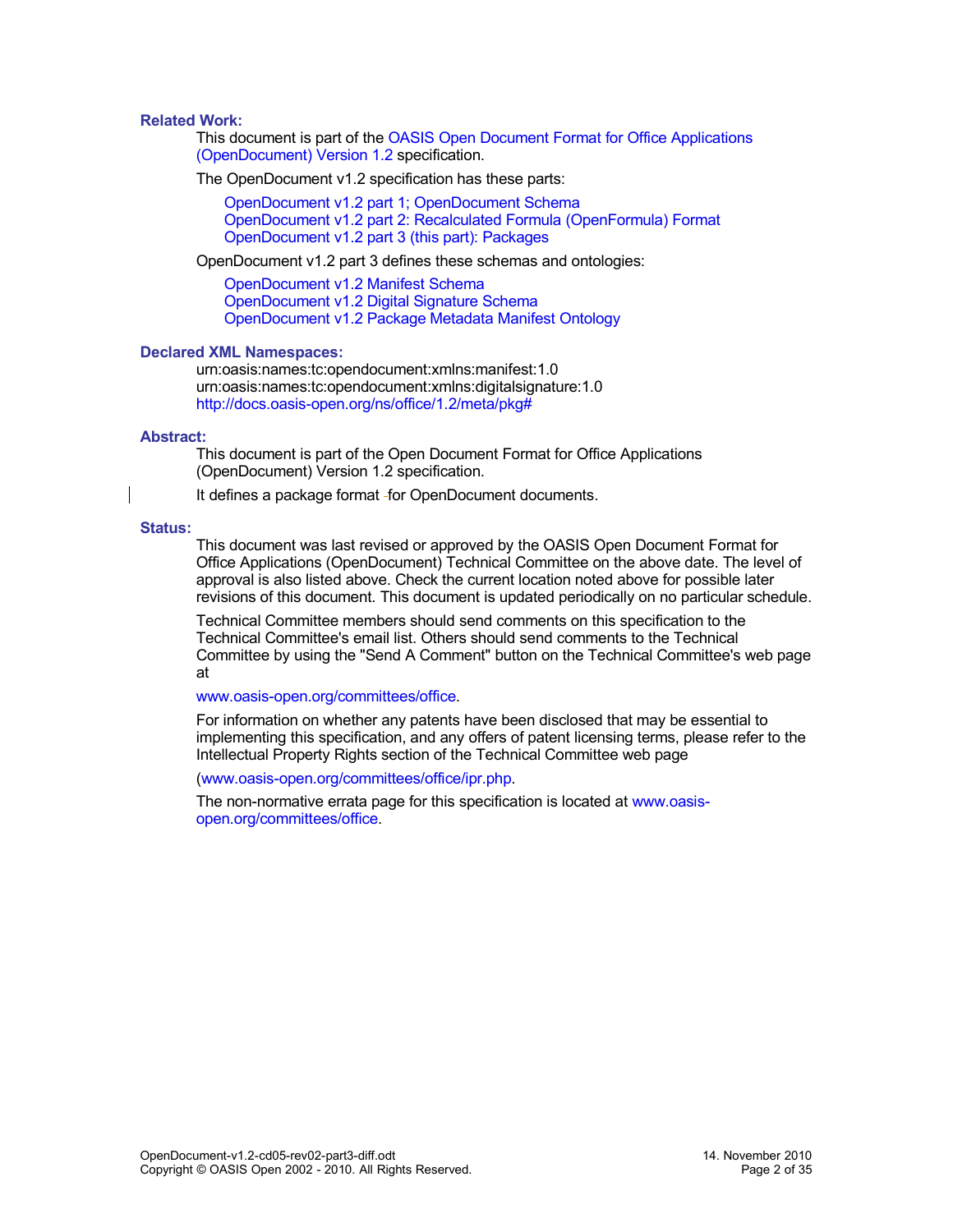# **Notices**

Copyright © OASIS® 2002–2010. All Rights Reserved.

All capitalized terms in the following text have the meanings assigned to them in the OASIS Intellectual Property Rights Policy (the "OASIS IPR Policy"). The full Policy may be found at the OASIS website.

This document and translations of it may be copied and furnished to others, and derivative works that comment on or otherwise explain it or assist in its implementation may be prepared, copied, published, and distributed, in whole or in part, without restriction of any kind, provided that the above copyright notice and this section are included on all such copies and derivative works. However, this document itself may not be modified in any way, including by removing the copyright notice or references to OASIS, except as needed for the purpose of developing any document or deliverable produced by an OASIS Technical Committee (in which case the rules applicable to copyrights, as set forth in the OASIS IPR Policy, must be followed) or as required to translate it into languages other than English.

The limited permissions granted above are perpetual and will not be revoked by OASIS or its successors or assigns.

This document and the information contained herein is provided on an "AS IS" basis and OASIS DISCLAIMS ALL WARRANTIES, EXPRESS OR IMPLIED, INCLUDING BUT NOT LIMITED TO ANY WARRANTY THAT THE USE OF THE INFORMATION HEREIN WILL NOT INFRINGE ANY OWNERSHIP RIGHTS OR ANY IMPLIED WARRANTIES OF MERCHANTABILITY OR FITNESS FOR A PARTICULAR PURPOSE.

OASIS requests that any OASIS Party or any other party that believes it has patent claims that would necessarily be infringed by implementations of this OASIS Committee Specification or OASIS Standard, to notify OASIS TC Administrator and provide an indication of its willingness to grant patent licenses to such patent claims in a manner consistent with the IPR Mode of the OASIS Technical Committee that produced this specification.

OASIS invites any party to contact the OASIS TC Administrator if it is aware of a claim of ownership of any patent claims that would necessarily be infringed by implementations of this specification by a patent holder that is not willing to provide a license to such patent claims in a manner consistent with the IPR Mode of the OASIS Technical Committee that produced this specification. OASIS may include such claims on its website, but disclaims any obligation to do so.

OASIS takes no position regarding the validity or scope of any intellectual property or other rights that might be claimed to pertain to the implementation or use of the technology described in this document or the extent to which any license under such rights might or might not be available; neither does it represent that it has made any effort to identify any such rights. Information on OASIS' procedures with respect to rights in any document or deliverable produced by an OASIS Technical Committee can be found on the OASIS website. Copies of claims of rights made available for publication and any assurances of licenses to be made available, or the result of an attempt made to obtain a general license or permission for the use of such proprietary rights by implementers or users of this OASIS Committee Specification or OASIS Standard, can be obtained from the OASIS TC Administrator. OASIS makes no representation that any information or list of intellectual property rights will at any time be complete, or that any claims in such list are, in fact, Essential Claims.

The names "OASIS", "OpenDocument", "Open Document Format" and "ODF" are trademarks of [OASIS,](http://www.oasis-open.org/) the owner and developer of this specification, and should be used only to refer to the organization and its official outputs. OASIS welcomes reference to, and implementation and use of, specifications, while reserving the right to enforce its marks against misleading uses. Please see <http://www.oasis-open.org/who/trademark.php>for above guidance.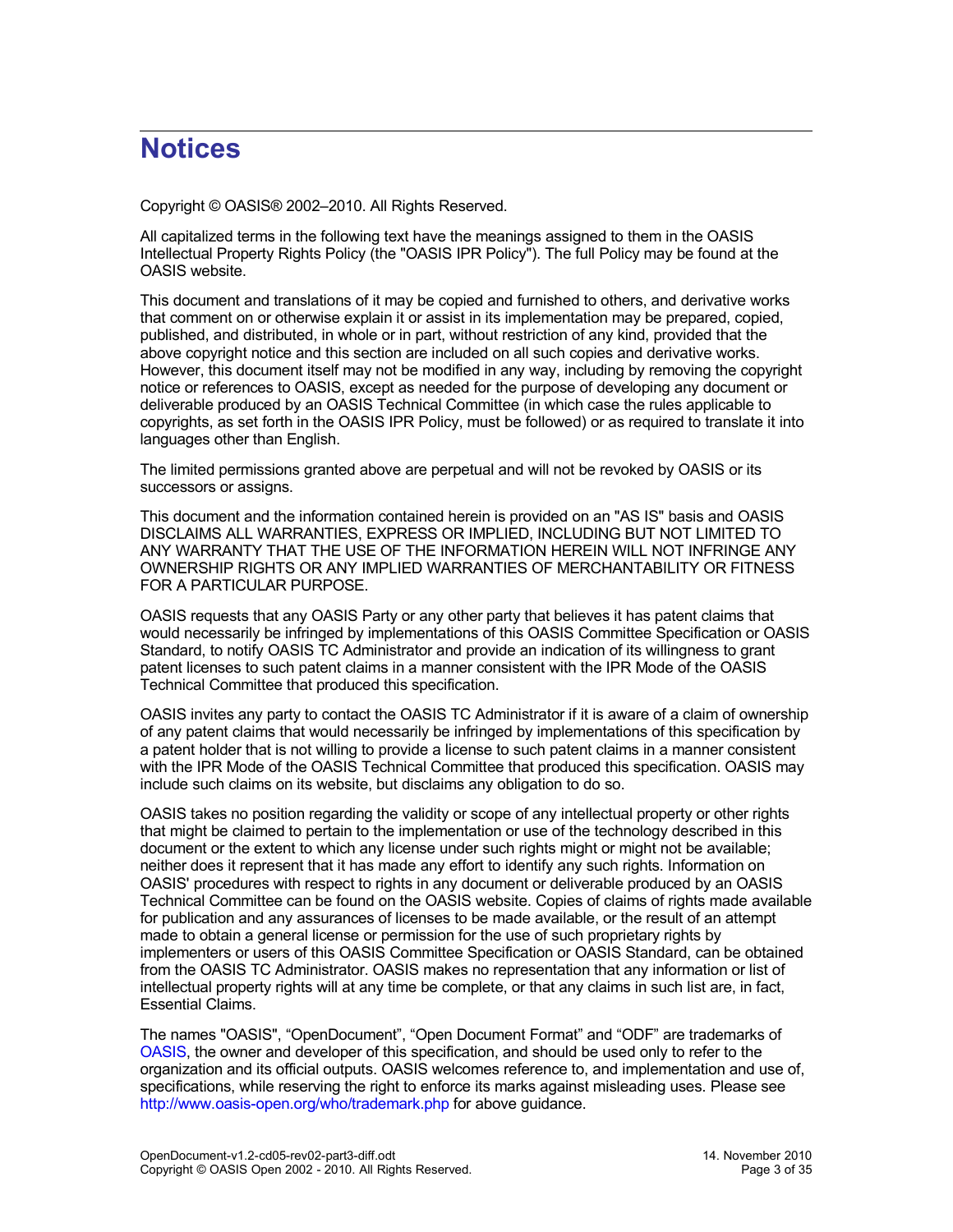# **Table of Contents**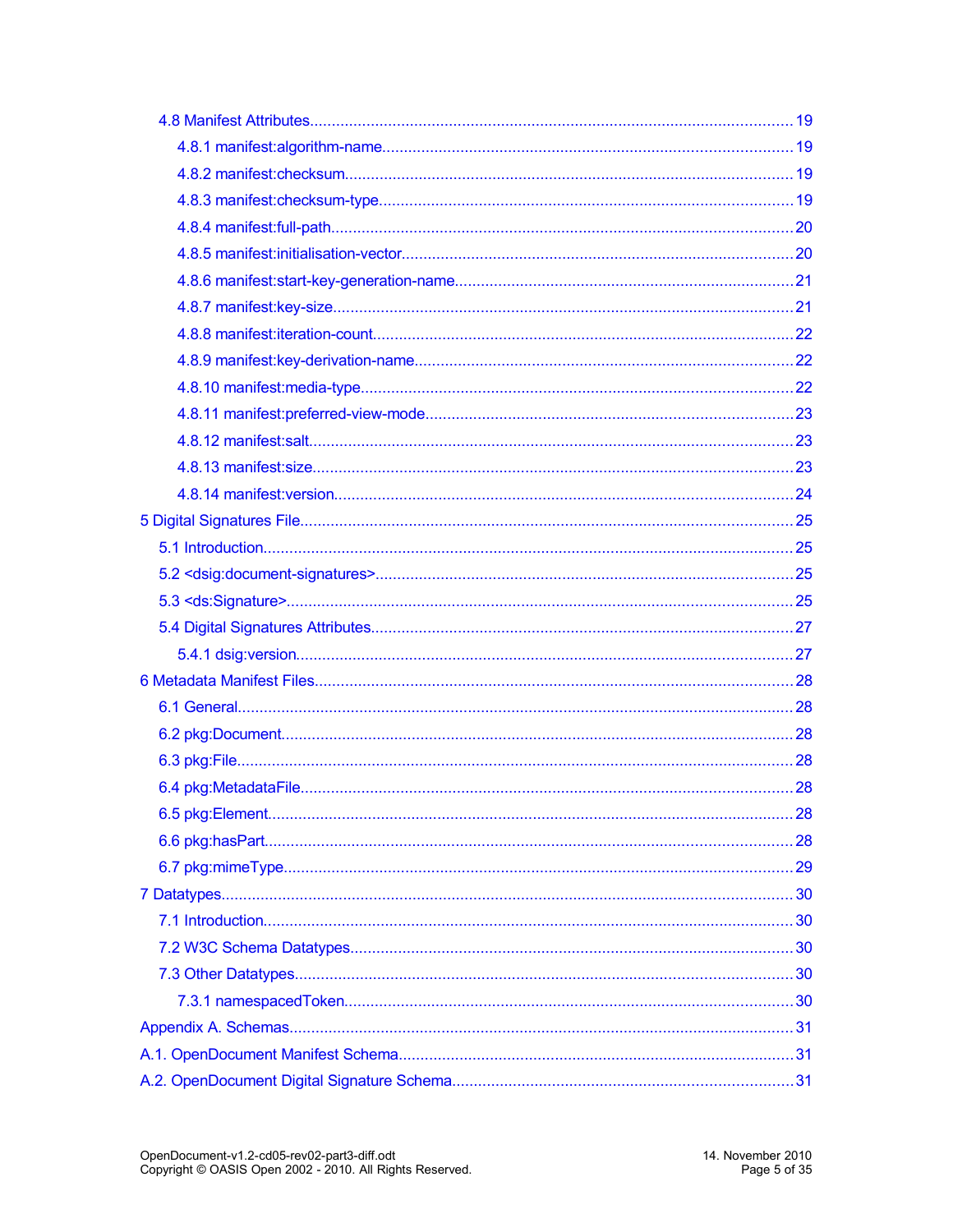| "Appendix D. Changes From "Open Document Format for Office Applications (OpenDocument) v1.1 |  |
|---------------------------------------------------------------------------------------------|--|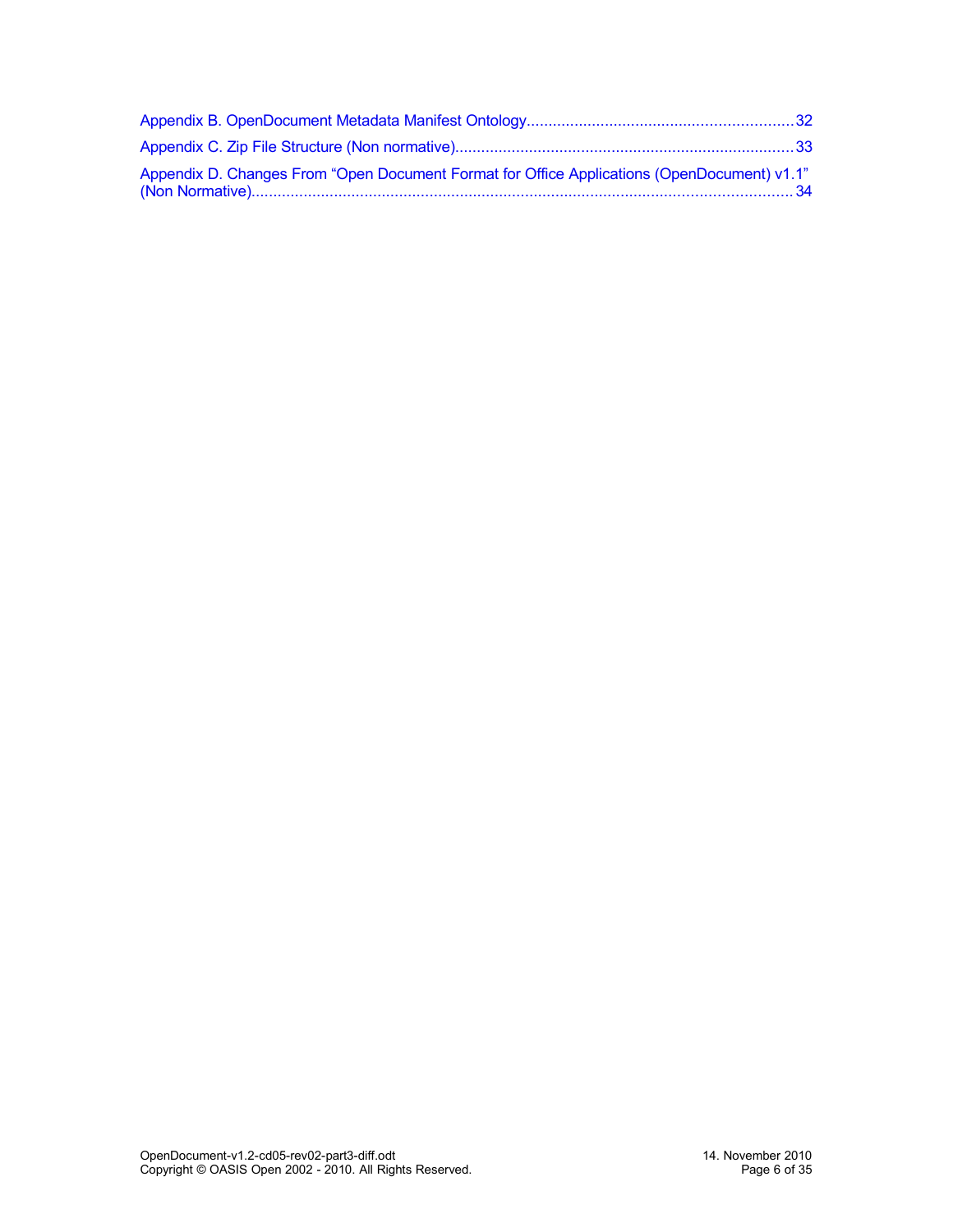# <span id="page-6-3"></span>**1 Introduction**

# <span id="page-6-2"></span>**1.1 Introduction**

This document is part of the Open Document Format for Office Applications (OpenDocument) Version 1.2 specification. It defines a package format for OpenDocument documents.

## <span id="page-6-1"></span>**1.2 Terminology**

All text is normative unless otherwise labeled.

Text with a gray background color which is contained in boxes is informative. It lists the XML element-element and element-attribute relations for cross reference purposes.

Within the normative text of this specification, the terms "shall", "shall not", "should", "should not", "may" and "need not" are to be interpreted as described in Annex H of [ISO/IEC Directives].

XML Element, attribute names, attribute value types, and attribute values appear in -monospace font.

## <span id="page-6-0"></span>**1.3 Normative References**

[**ISO/IEC Directives**] ISO/IEC Directives, Part 2 (Fifth Edition) *Rules for the structure and drafting of International Standards*, International Organization for Standardization and International Electrotechnical Commission, 2004

[**OWL**] Deborah L. McGuinness, Frank van Harmelen, *OWL Web Ontology Language Overview*, [http://www.w3.org/TR/2004/REC-owl-features-20040210/,](http://www.w3.org/TR/2004/REC-owl-features-20040210/) W3C, 2004.

[**PNG**] David Duce, *Portable Network Graphics (PNG) Specification (Second Edition)*, [http://www.w3.org/TR/2003/REC-PNG-20031110,](http://www.w3.org/TR/2003/REC-PNG-20031110) W3C, 2003.

[**RDF-CONCEPTS**] Graham Klyne, Jeremy J. Carroll, Brian McBride, *Resource Description Framework (RDF): Concepts and Abstract Syntax*, [http://www.w3.org/TR/2004/REC-rdf-concepts-](http://www.w3.org/TR/2004/REC-rdf-concepts-20040210/)[20040210/,](http://www.w3.org/TR/2004/REC-rdf-concepts-20040210/) W3C, 2004.

[**RDF-XML**] Dave Beckett, Brian McBride, *RDF/XML Syntax Specification (Revised)*, [http://www.w3.org/TR/2004/REC-rdf-syntax-grammar-20040210/,](http://www.w3.org/TR/2004/REC-rdf-syntax-grammar-20040210/) W3C, 2004.

[**RFC2898**] B. Kaliski, *PKCS #5: Password-Based Cryptography Specification Version 2.0*, [http://www.ietf.org/rfc/rfc2898.txt,](http://www.ietf.org/rfc/rfc2898.txt) IETF, 2000.

[**RFC3174**] D. Eastlake, 3rd, P. Jones, *US Secure Hash Algorithm 1 (SHA1)*, [http://www.ietf.org/rfc/rfc3174.txt,](http://www.ietf.org/rfc/rfc3174.txt) IETF, 2001.

[**RFC3986**] T. Berners-Lee, R. Fielding, L. Masinter, *Uniform Resource Identifier (URI): Generic Syntax*, [http://www.ietf.org/rfc/rfc3986.txt,](http://www.ietf.org/rfc/rfc3986.txt) IETF, 2005.

[**RFC3987**] M. Duerst, M. Suignard, *Internationalized Resource Identifiers (IRIs)*, [http://www.ietf.org/rfc/rfc3987.txt,](http://www.ietf.org/rfc/rfc3987.txt) IETF, 2005.

[**RFC4288**] N. Freed, J. Klensin, *Media Type Specifications and Registration Procedures*, [http://www.ietf.org/rfc/rfc4288.txt,](http://www.ietf.org/rfc/rfc4288.txt) IETF, 2005.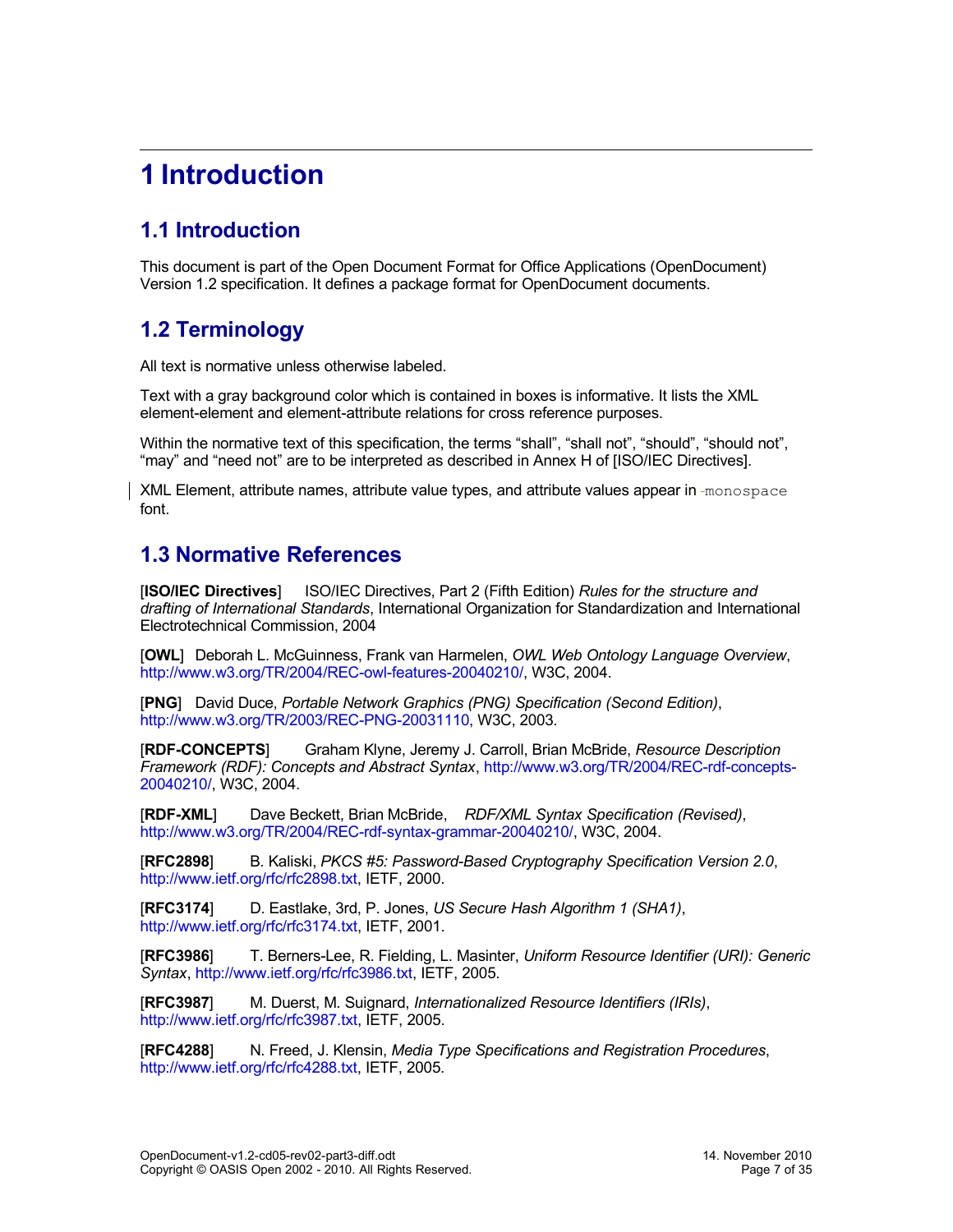[**RNG**] ISO/IEC 19757-2 *Document Schema Definition Language (DSDL) -- Part 2: Regulargrammar-based validation -- RELAX NG*, International Organization for Standardization and International Electrotechnical Commission, 2003

[**Schneier**] Bruce Schneier, Applied Cryptography (Second Edition), John Wiley & Sons, ISBN: 0-471-11709-9, 1996

[**XAdES**] XML Advanced Electronic Signatures (XAdES) (ETSI TS 101 903 v1.4.1 June 2009), ETSI, 650 Route des Lucioles, F-06921 Sophia Antipolis Cedex, FRANCE, [http://webapp.etsi.org/workprogram/Report\\_WorkItem.asp?WKI\\_ID=28064,](http://webapp.etsi.org/workprogram/Report_WorkItem.asp?WKI_ID=28064) 2009.

[**XML-ID**] Jonathan Marsh, Daniel Veillard, Norman Walsh, *xml:id Version 1.0*, [http://www.w3.org/TR/2005/REC-xml-id-20050909/,](http://www.w3.org/TR/2005/REC-xml-id-20050909/) W3C, 2005.

[**xml-names**] Tim Bray et al., *Namespaces in XML 1.0 (Second Edition)*, [http://www.w3.org/TR/2006/REC-xml-names-20060816,](http://www.w3.org/TR/2006/REC-xml-names-20060816) W3C, 2006.

[**XML1.0**] Tim Bray, Jean Paoli, C. M. Sperberg-McQueen, Eve Maler, François Yergeau , *Extensible Markup Language (XML) 1.0 (Fourth Edition)*, [http://www.w3.org/TR/2006/REC-xml-](http://www.w3.org/TR/2006/REC-xml-20060816/)[20060816/,](http://www.w3.org/TR/2006/REC-xml-20060816/) W3C, 2004.

[**xmldsig-core**] Donald Eastlake, Joseph Reagle, David Solo, Frederick Hirsch, Thomas Roessler, *XML Signature Syntax and Processing (Second Edition)*, [http://www.w3.org/TR/2008/REC-xmldsig](http://www.w3.org/TR/2008/REC-xmldsig-core-20080610/)[core-20080610/,](http://www.w3.org/TR/2008/REC-xmldsig-core-20080610/) W3C, 2008.

[**xmlenc-core**] Donald Eastlake, Joseph Reagle, *XML Encryption Syntax and Processing*, [http://www.w3.org/TR/2002/REC-xmlenc-core-20021210/,](http://www.w3.org/TR/2002/REC-xmlenc-core-20021210/) W3C, 2002.

[**xmlschema-2**] Paul V. Biron, Ashok Malhotra, *XML Schema Part 2: Datatypes Second Edition*, [http://www.w3.org/TR/2004/REC-xmlschema-2-20041028/,](http://www.w3.org/TR/2004/REC-xmlschema-2-20041028/) W3C, 2004.

[**ZIP**] *PKWARE Inc. Zip APPNOTE Version 6.2.0*, available at [http://www.pkware.com/support/application-note-archives,](http://www.pkware.com/support/application-note-archives) 2004

# <span id="page-7-1"></span>**1.4 Non Normative References**

**[Schneier-Errata]** Bruce Schneir, *Applied Cryptography 2nd. Ed. - Errata*, [http://www.schneier.com/book-applied-errata.html,](http://www.schneier.com/book-applied-errata.html) 1998.

### <span id="page-7-0"></span>**1.5 Namespaces**

The namespaces used or defined by OpenDocument part 3 are listed in tables 1 and 2.

The prefix column in tables 1 and 2 lists the namespace prefixes this specification uses when referring to elements and attributes in different namespaces. Conforming OpenDocument documents may substitute other namespace prefixes, bound to the listed namespace URI's, in accordance with the Namespaces in XML specification [xml-names].

**Note:** XML namespaces are employed in accordance with the *Namespaces in XML* W3C Recommendation [xml-names].

| <b>Prefix</b> | <b>Description</b> | <b>Namespace</b>                                                                                   |
|---------------|--------------------|----------------------------------------------------------------------------------------------------|
| manifest      | package manifest.  | Elements and attribute contained in the $ $ urn:oasis:names:tc:opendocument:xmlns:<br>manifest:1.0 |

*Table 1 - XML Namespaces defined by the OpenDocument specification part 3*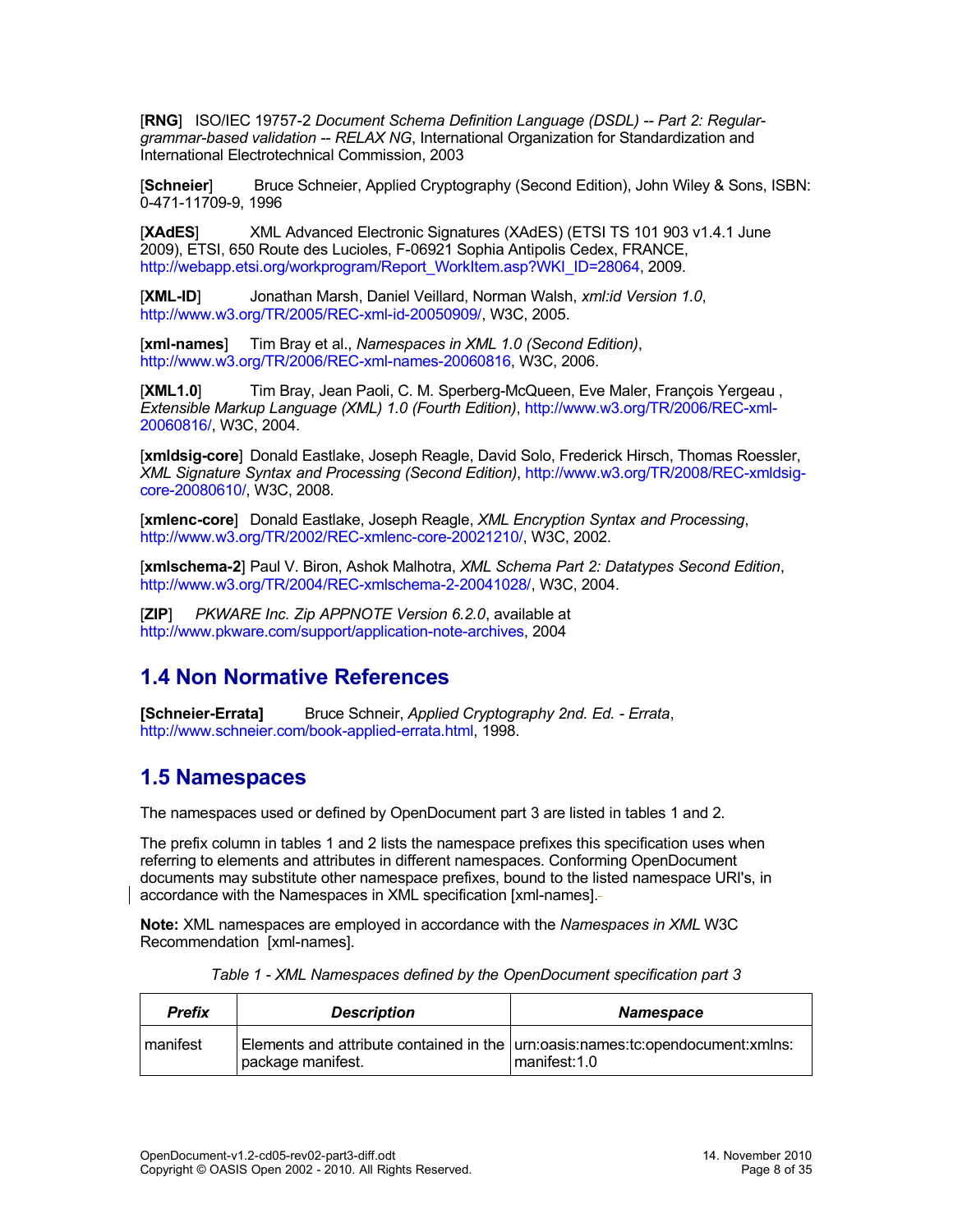| Prefix | <b>Description</b>                                              | <b>Namespace</b>                                                |
|--------|-----------------------------------------------------------------|-----------------------------------------------------------------|
| dsig   | Elements and attribute contained in<br>digital signature files. | urn:oasis:names:tc:opendocument:xmlns:di<br>gitalsignature: 1.0 |

*Table 2 - XML Namespaces defined by the OpenDocument metadata manifest ontology*

| Prefix | <b>Description</b>                                                                     | <b>Namespace</b>                 |
|--------|----------------------------------------------------------------------------------------|----------------------------------|
| pkg    | OWL classes and properties contained http://docs.oasis-<br>in metadata manifest files. | open.org/ns/office/1.2/meta/pkg# |

#### *Table 3 - XML Namespaces used by the OpenDocument digital signature schema*

| <b>Prefix</b> | <b>Description</b>                                                                       | <b>Namespace</b>                   |
|---------------|------------------------------------------------------------------------------------------|------------------------------------|
| . ds          | <b>XML Digital Signature Syntax and</b><br>Processing namespace (see [xmldsig-<br>core]) | http://www.w3.org/2000/09/xmldsig# |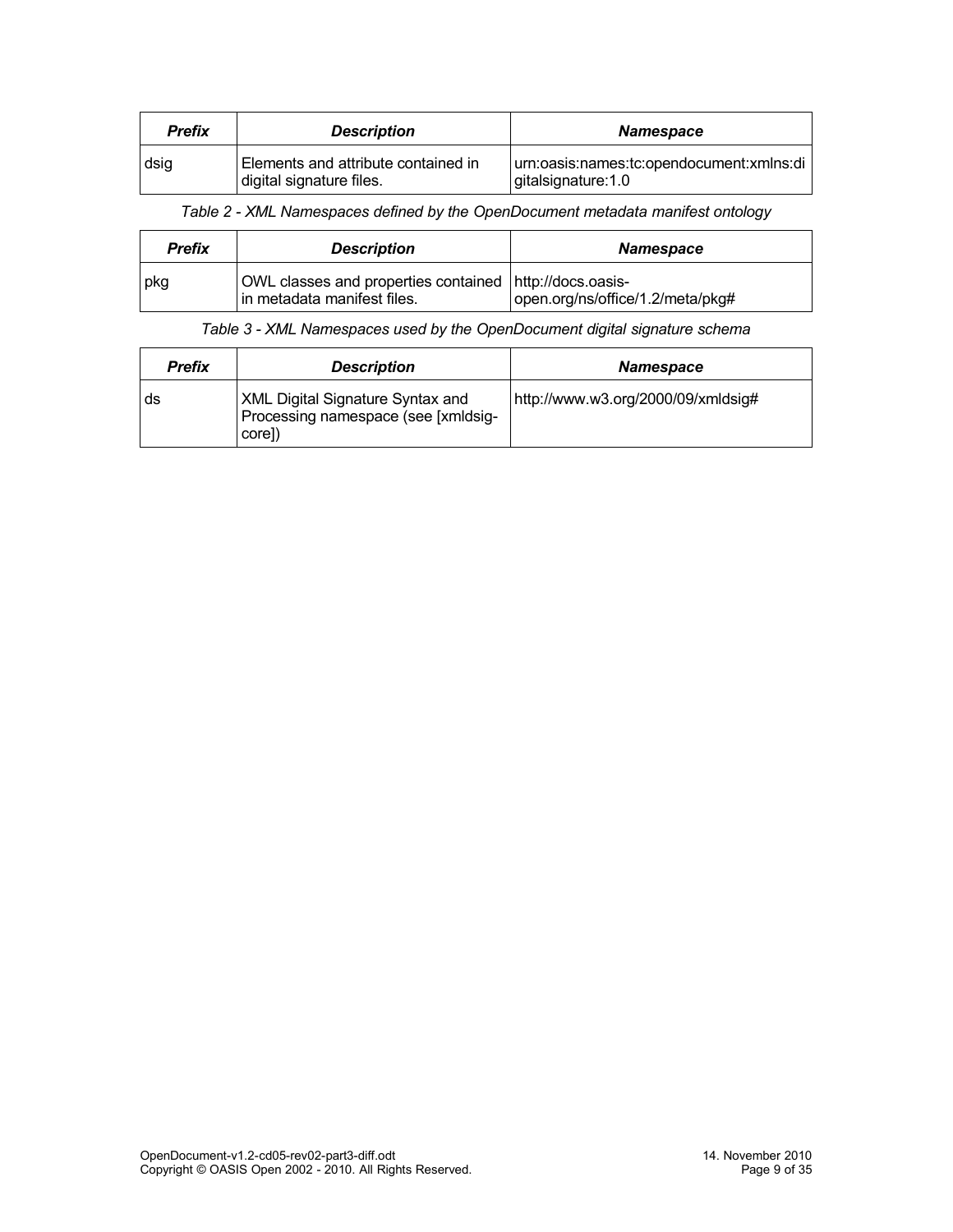# <span id="page-9-3"></span>**2 Packages, Package Consumers and Package Producers**

# <span id="page-9-2"></span>**2.1 Introduction**

The OpenDocument specification defines conformance for packages, package consumers, and package producers, with two conformance classes called conforming and extended conforming. This chapter defines the basic requirements for the individual conformance targets.

# <span id="page-9-1"></span>**2.2 Packages**

## <span id="page-9-0"></span>**2.2.1 OpenDocument Package**

An *OpenDocument* P*ackage* shall meet the following requirements:

A) It shall be a Zip file, as defined by [ZIP]. All files contained in the Zip file shall be non compressed (STORED) or compressed using the "deflate" (DEFLATED) algorithm.

B) It shall contain a file "META-INF/manifest.xml". This file shall meet the following requirements:

B.1) The file shall be a well formed XML document in accordance with the -[XML1.0] specification.

B.2) The XML root element of the file shall be a  $\leq$ manifest:manifest> element [4.2.](#page-17-2)

B.3) The XML file shall be valid with respect to the manifest schema defined in appendix A.1 OpenDocument Manifest Schema.

C) It should contain a file "mimetype".

D) It may contain files whose relative paths begin with "META-INF/" and whose names contain the string "signatures". These file shall meet the following requirements:

D.1) The files shall be well-formed XML files in accordance with [XML1.0].

D.2) The XML root element of each file shall be a <dsig:document-signatures> element [5.2.](#page-25-1)

D.3) The files shall be valid with respect to the digital signature schema defined in appendix A.2 OpenDocument Digital Signature Schema.

E) It shall not contain other files whose relative path begins with "META-INF/" other than than those listed in B) and D).

F) The files listed in (B) and (DPD1.2) and (PD1.5) meet the following requirements:

F.1) They shall be namespace-well-formed with regard to the XML Namespaces specification [xml-names].

F.2) They shall conform to the xml-id specification [XML-ID].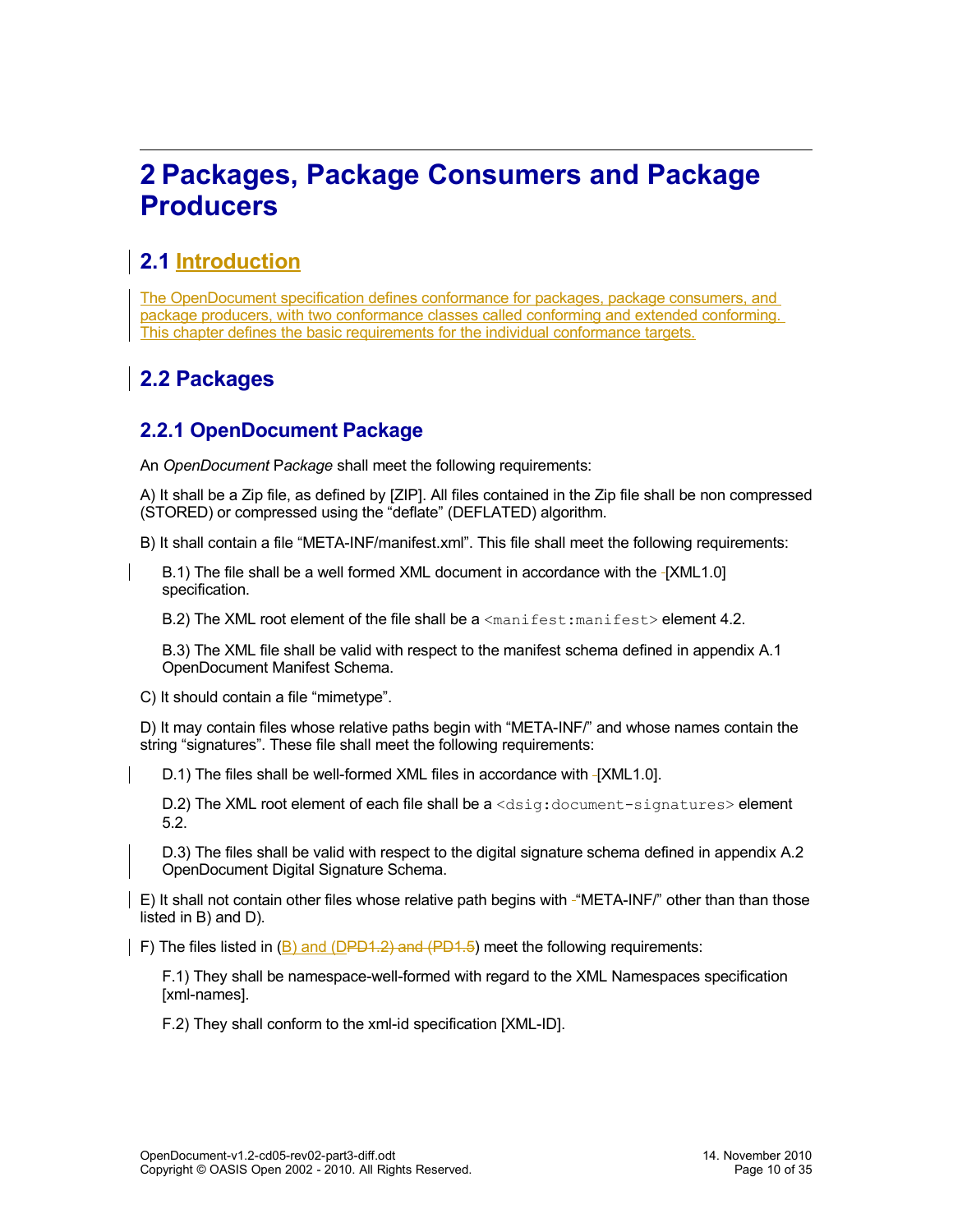### <span id="page-10-4"></span>**2.2.2 OpenDocument Extended Package**

G) An *OpenDocument Extended Package* shall meet all requirements of a conforming package except item E) of [2.2.1.](#page-9-0)

### <span id="page-10-3"></span>**2.3 Producers**

#### <span id="page-10-2"></span>**2.3.1 OpenDocument Package Producer**

An *OpenDocument Package Producer* is a program that creates conforming OpenDocument packages, and that meets the additional requirements:

A) It may produce conforming OpenDocument extended packages, but it shall have a mode of operation where all OpenDocument packages that are created are conforming OpenDocument packages.

B) It shall be accompanied by a document that defines all implementation-defined values used by the OpenDocument package producer.

#### <span id="page-10-1"></span>**2.3.2 OpenDocument Package Extended Producer**

An *OpenDocument Package Extended Producer* is a program that creates conforming OpenDocument extended packages. It shall be accompanied by a document that defines all implementation-defined values used by the OpenDocument package producer.

## <span id="page-10-0"></span>**2.4 OpenDocument Package Consumer**

An *OpenDocument Package Consumer* is a program that can parse and interpret OpenDocument packages, and that meets the following additional requirements:

A) It shall be able to parse and interpret OpenDocument packages and OpenDocument extended packages, but it need not interpret the semantics of all elements, attributes and attribute values.

B) The XML parser used to parse the files listed in  $2.2.1$  (B) and  $2.2.1$  (D) meets the (PD1.2) and (PD1.4) meets the following requirements:

B.1) It shall be a non validating XML processor with regard to the XML 1.0 specification [XML1.0].

B.2) It shall be -a conforming processor with regard to the XML Namespaces specification [xmlnames].

B.3) It shall conform to the xml-id specification [XML-ID].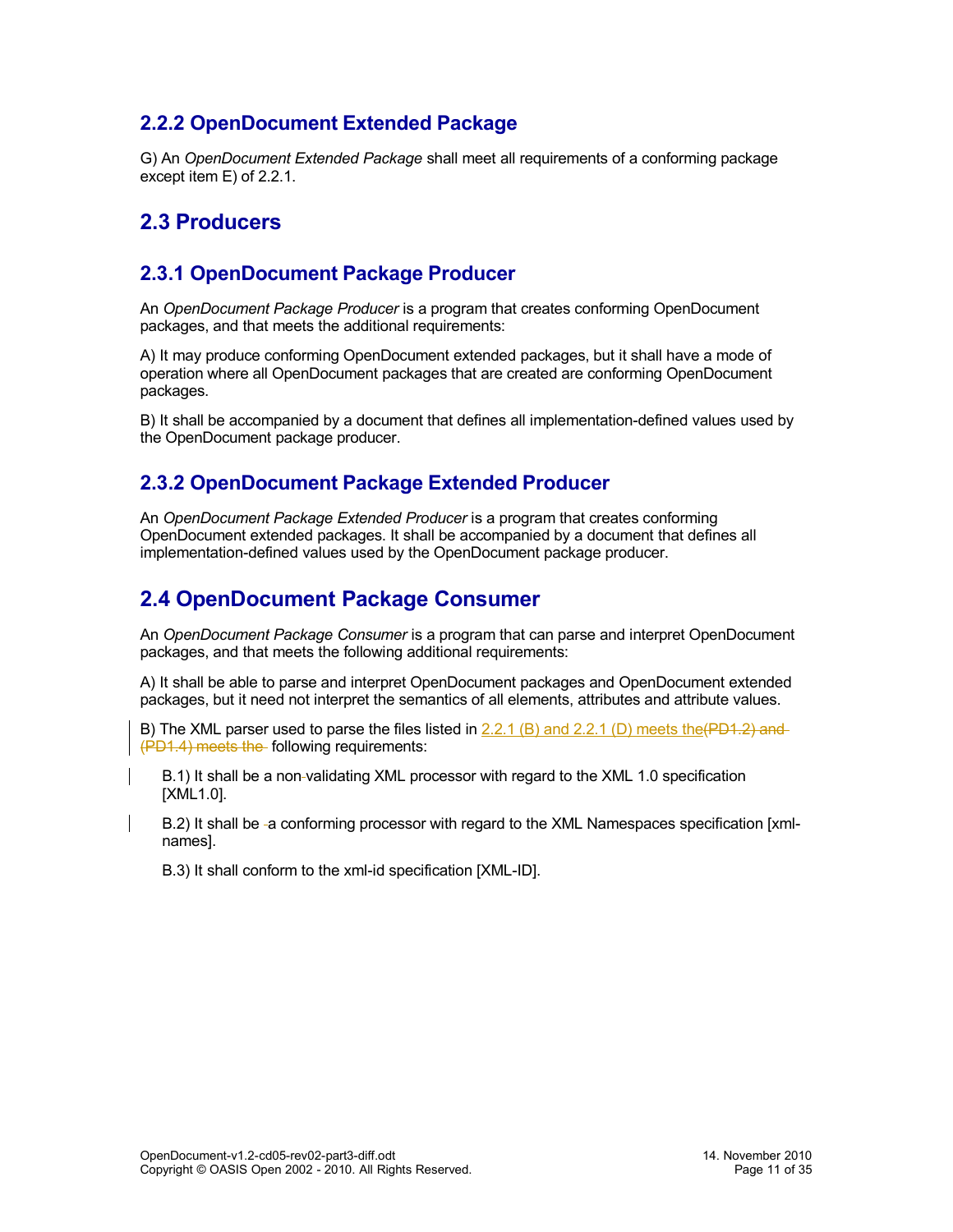# <span id="page-11-3"></span>**3 Packages**

# <span id="page-11-2"></span>**3.1 General**

OpenDocument defines a package file to store the XML content of a document as separate parts together with associated binary data as file entries in a single package file. These file entries may be compressed to further reduce the storage taken by the package. This package is a Zip file [ZIP], whose structure is described in Appendix C. OpenDocument Packages impose additional structure on the Zip file to accomplish the representation of OpenDocument Format documents.

A document within a package may consist of a set of files creating a unit, for instance the set of files specified by OpenDocument part 1. These files may be located in the root of the package, or within a directory. If they are contained in the root of the package, they are called *document*. If they are located within a directory, the document they constitute is called a *sub document*. A package may contain multiple sub documents, but only a single document can be contained in the root of the package. Unless otherwise stated, the term *document* refers to the document contained in the root of the package. This may include sub documents.

## <span id="page-11-1"></span>**3.2 Manifest**

All OpenDocument packages shall contain a file named "META-INF/manifest.xml". This file is the OpenDocument package manifest. The manifest provides :

- A list of all of the files in the package (except those specifically excluded from the manifest).
- The MIME media type of each file in the package.
- If a file is stored in the file data in encrypted form, the manifest provides information required to decrypt the file correctly when the encryption key is also supplied.

The format of the manifest file is specified in chapter [4.](#page-17-4)

For all files contained in a package, with exception of the "mimetype" file and files whose relative path starts with "META-INF/", the "META-INF/manifest.xml" file shall contain exactly one <manifest:file-entry> element whose manifest:full-path attribute's value references the file.

The "META-INF/manifest.xml" file need not contain <manifest:file-entry> elements [4.3](#page-17-1) whose manifest: full-path attribute [4.8.4](#page-21-2) references files -whose relative path start with "META-INF/". The file shall not contain <manifest:file-entry> elements whose manifest:full-path attribute value references the "META-INF/manifest.xml" file itself or the "mimetype" file.

The "META-INF/manifest.xml" file should contain a  $\langle$ manifest:file-entry> element whose manifest:full-path attribute has the value "/". This element specifies information regarding the document stored in the root ofntry shall provide information regarding the content stored in the package. This entry shall exist if the package contains a file "mimetype"

## <span id="page-11-0"></span>**3.3 MIME Media Type**

If a MIME media type for a document exists, then an OpenDocument package should contain a file with name "mimetype". The content of this file shall be the ASCII encoded MIME media type associated with the document. See [RFC4288].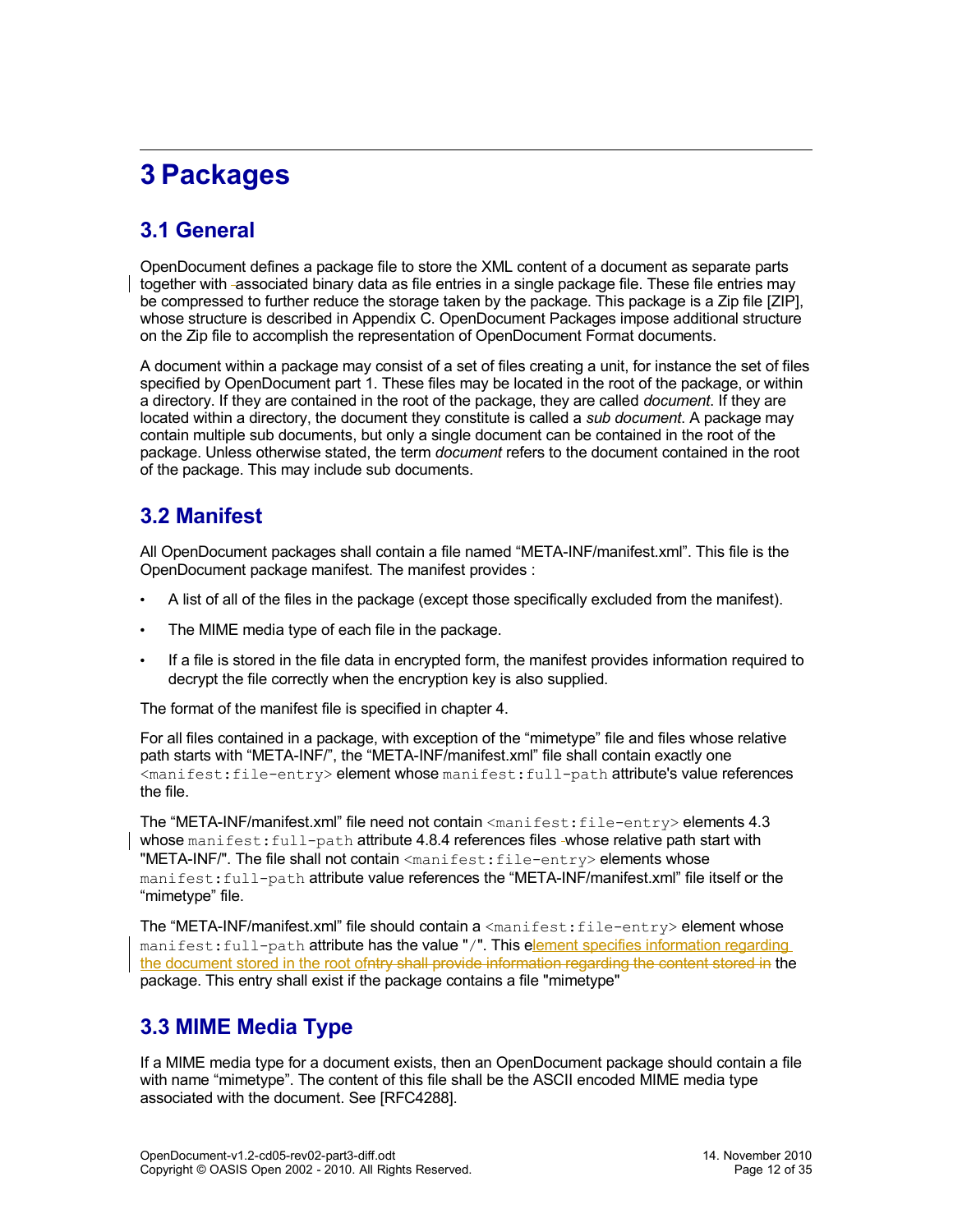The "mimetype" file shall be the first file of the zip file. It shall not be compressed, and it shall not use an 'extra field' in its header.

If the file named "META-INF/manifest.xml" contains a <manifest:file-entry> element whose manifest:full-path attribute has the value "/", then a "mimetype" file shall exist, and the content of the "mimetype" file shall be equal to the value of the  $\text{mantest:median-type}$  attribute [4.8.10](#page-23-1) of that element.

**Note:** The purpose is to allow the type of document represented by the package to be discovered through 'magic number' mechanisms, such as Unix's file/magic utility. If a Zip file contains a file at the beginning of the file that is uncompressed, and has no extra data in the header, then its file name and data can be found at fixed positions from the beginning of the package. More specifically, one will find:

- the string 'PK' at position 0 of all zip files
- the string 'mimetype' beginning at position 30
- the media type itself beginning at position 38.

# <span id="page-12-2"></span>**3.4 Encryption**

### <span id="page-12-1"></span>**3.4.1 General**

OpenDocument packages may be encrypted by encrypting some or all files within the package. The encryption process takes place in the following stages:

- A single start key is generated and used for all of the keys that will be derivThe start key isgenerated.
- The derived key is generated based on the start key.
- The files are encrypted based on the derived key and the encryption algorithm.

Package consumers and producers that support encryption shall support the digest and encryptionalgorithms defined in [3.4.2.](#page-12-0) They may support additional algorithms. The information regarding the algorithms that were used to encrypt a file and required parameters are contained in the manifest. The manifest shall not be encrypted.

Each file entry that is encrypted shall be compressed with the "deflate" algorithm before being encrypted. Encrypted file entries shall be flagged as 'STORED' rather than 'DEFLATED' in the Zip file's central directory. The size of the encrypted file should replace the real size value in the file entry's central directory records, its local file header and the data descriptor, if any. The original uncompressed, unencrypted size shall be contained in the manifest: size [4.8.13](#page-24-1) attribute of the <manifest:file-entry> [4.3](#page-17-1) element for the file entry.

The encrypted form can be of greater size than the DEFLATED file used as the plaintext.

**Note:** The encrypted form may be of greater because of padding of plaintext, inclusion of additional information, and other characteristics of the encryption technique).

The encryption method shall be such that the exact size and value of the plaintext DEFLATED file is recovered by the corresponding decryption process.

### <span id="page-12-0"></span>**3.4.2 Encryption Process**

The three stages of the encryption process proceed as follows, using the legacy algorithms to illustrate each stage: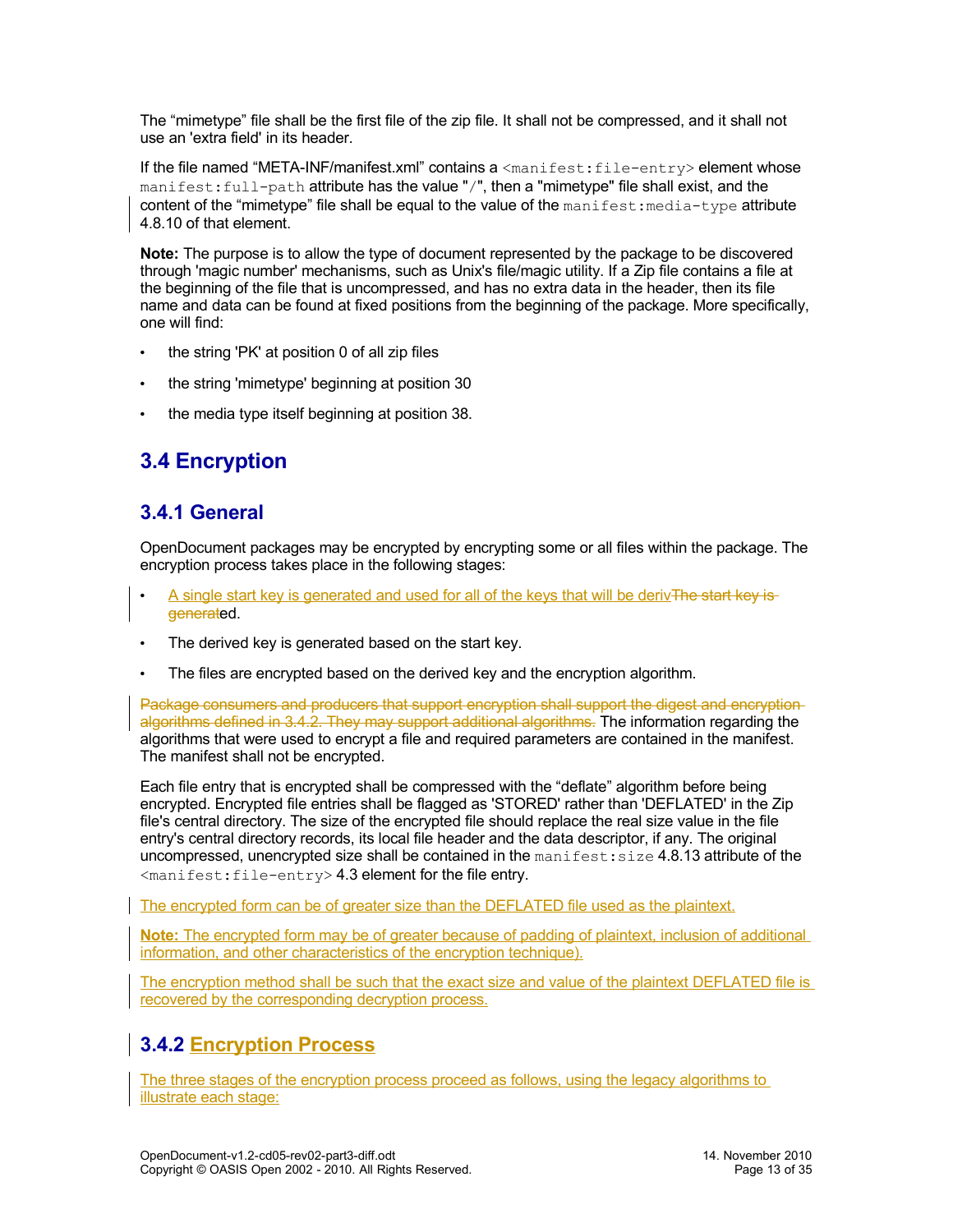### **3.4.3 Encryption Process using default algorithms**

The encryption process for file entries using the default digest and encryption algorithms has three steps:

#### **3.4.4 The start key is generated: The byte sequence representing the password in UTF-8 is used to generate a 20-byte SHA1 digest (see [RFC3174]).**

1. For each file to be encrypted, a separat The derived key is generated from the start key: The PBKDF2 algorithm based on the HMAC-SHA-1 function (see [RFC2898]) is used for the key derivation. For each file, a 16-byte salt is generated by a random generator. The salt is used together with the start key to derive a unique 128-bit key for each file. The default iteration count for the algorithm is 1024.

2.The files are encrypted: The random number generator is used to generate the 8-byte initialization vector for the algorithm. The derived key is used together with the initialization vector to encrypt the file using the Blowfish algorithm in 8-bit cipher feedback (8-bit cipher feedback (CFB) mode (see [Schneier]).

## <span id="page-13-2"></span>**3.5 Digital Signatures**

Files within a package may have a digital signature applied. Digital signatures are stored in one or more files whose relative paths begin with "META-INF/". The names of these files shall contain the term "signatures".

The format of digital signature files is specified in chapter [5.](#page-25-3)

### <span id="page-13-1"></span>**3.6 Metadata**

Metadata for documents contained in an OpenDocument package may be expressed using the model of the W3C Resource Description Framework [RDF-CONCEPTS].

A document or sub document that is stored in a package may contain any -arbitrary number of *metadata files*. The content of a metadata files shall conform to the [RDF-XML] specification. Implementations that are consumers as well as producers should preserve all metadata files.

All metadata files of a document or sub document shall be listed in a separate *metadata manifest file*, which has the file name "manifest.rdf". This file enumerates metadata files and their relationships to other files in an OpenDocument package. See chapter [6.](#page-28-6)

In addition to metadata files, the "manifest.rdf" file may list other files which are contained in the document or sub document that contain RDF metadata, like files that contain RDFa metadata. The "manifest.rdf" file need not exist if a document or sub document does not contain any files that contain RDF metadata.

All references to a resource within the same package that occur within metadata file shall be represented by relative IRIs to the resource. This includes values of  $\text{rdf:about attributes occurring}$ within metadata files or metadata manifest files.

# <span id="page-13-0"></span>**3.7 Usage of IRIs Within Packages**

Within the files contained in a package, relative IRIs may be used to reference other files within the same package.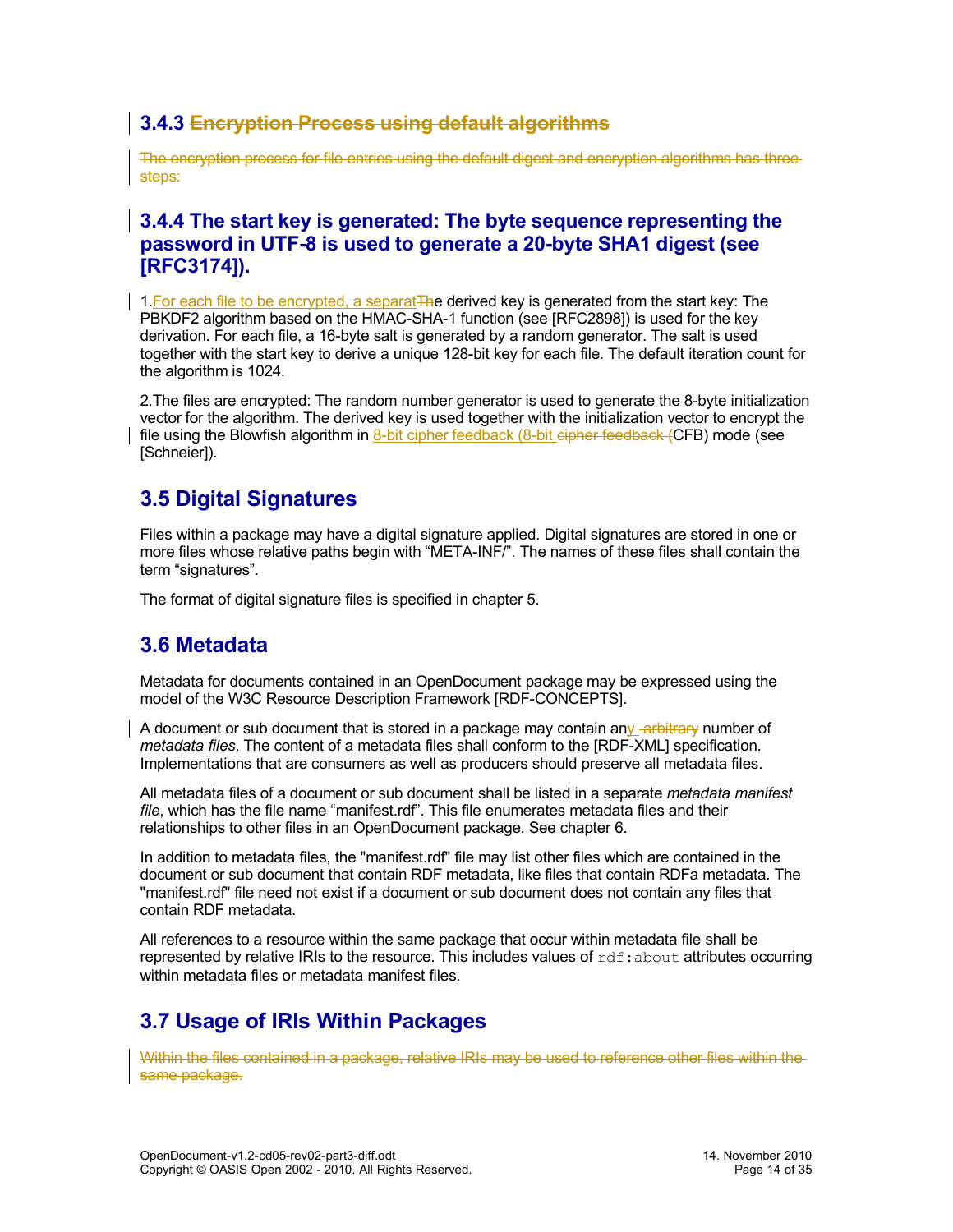Within the files contained in a package, relative IRIs as defined by [RFC3987] may be used to reference other files within the same package.

OpenDocument Package Consumers shall resolve relative IRIs that occur within a file of a package as follows:

1. The *file entry path* is the file name of the file within the Zip file which contains the relative IRI, including its relative path.

OpenDocument Package Consumers shall resolve relative IRIs that occur within a file of a package as follows:

• The *file entry path* is the file name of the file within the Zip file which contains the relative IRI, including its relative path.

The *package base IRI* is the base IRI which would be established for the package itself as defined in §5.1 of [RFC3986].

- 2. If the relative IRI does not match the rule for "relative-ref" defined in §4.2 of [RFC3986] or if the relative IRI does start with a "/" character (U+002F, SOLIDUS) then it is resolved as defined in §5.2 of [RFC3986] withA *file entry base IRI* is constructed by interpreting the file entry path as a relative IRI, and by resolving this relative IRI to an absolute one as defined in §5.2 of [RFC3986] using the package base IRI as base URI.
- 3. If the relative IRI references matches the rule for "relative-ref" defined in §4.2 of [RFC3986] and its "relative-part" component matches the "path-empty" rule itRelative IRI references shall be resolved as defined in §5.2 of [RFC3986] using the file entry base IRI as base URI. Relative IRI references that match the rule for "relative-ref" defined in §4.2 of [RFC3986] and whose "relativepart" component matches the "path-empty" rule shall be resolved as a "Same-Document" references defined in §4.4 of [RFC3986].
- 4. Otherwise the "relative-part" component of the relative IRI is copied into a *relative IRI buffer* and an empty *file entry path buffer* is created
- 5. If the file entry path does contain a "/" character (U+002F, SOLIDUS) then the file path up to and including the last "/" character is copied into the file entry buffer.
- 6. If the relative IRI buffer starts with the character sequence "./" (U+002E, FULL STOP, followed by U+002F, SOLIDUS) then that character sequence it removed from the buffer. Continue with step 7.
- 7. If the content of the relative IRI buffer is the character sequence "." (U+002E, FULL STOP), the content of the relative IRI buffer is removed. Continue with step 11.
- 8. If the content of the relative IRI buffer is the character sequence ".." (U+002E, FULL STOP, followed by U+002E, FULL STOP) and
	- if the file entry path buffer is empty, then the content of the relative IRI buffer is replaced with "." (U+002E, FULL STOP). The query and fragment components of the relative IRI, if present, are appended to the relative IRI buffer, including the "?" (U+003F, QUESTION MARK) and "#" (U+0023, NUMBER SIGN) delimiter characters. The content of the relative IRI buffer then is resolved as defined in §5.2 of [RFC3986] with the package base IRI as base URI.
	- if the file entry path buffer contains at least one relative path component, the last relative path component up to and including the last "/" character (U+002F, SOLIDUS) is removed. The ".." character sequence is removed from the IRI buffer. Continue with step 11.
- 9. If a fragment buffer has been created and is not empty, its content may be resolved as fragment identifier, as defined by §3.5 of [RFC3986].
	- if the file entry path buffer is empty, then the "../" is replaced with "./" (U+002E, FULL STOP, followed by U+002F, SOLIDUS) in the relative IRI buffer. The query and fragment components of the relative IRI, if present, are appended to the relative IRI buffer, including the "?" (U+003F, QUESTION MARK) and "#" (U+0023, NUMBER SIGN) delimiter characters.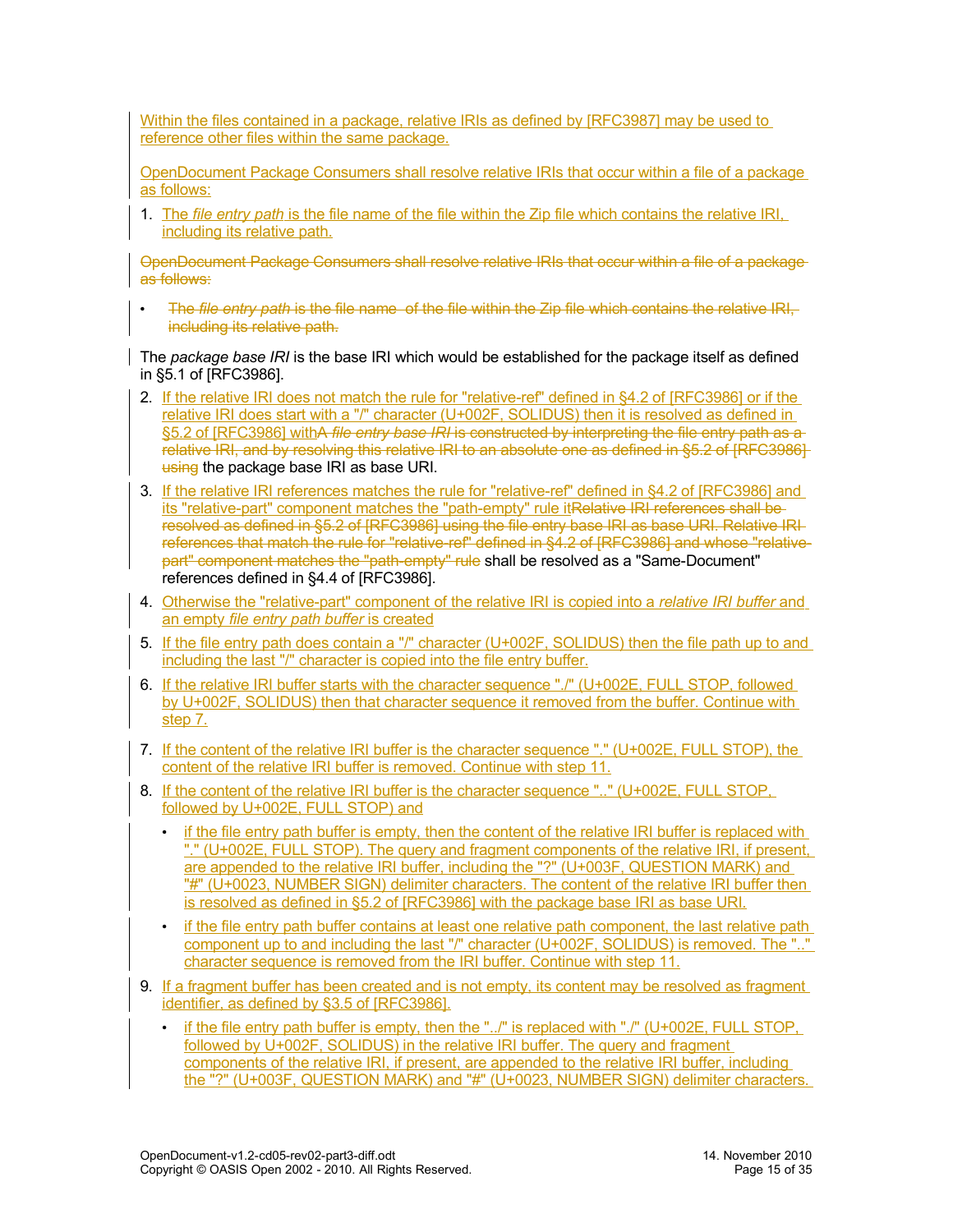The content of the relative IRI buffer then is resolved as defined in §5.2 of [RFC3986] with the package base IRI as base URI.

- if the file entry path buffer contains at least one one relative path component, the last relative path component up to and including the \*last\* "/" character (U+002F, SOLIDUS) is removed. The "../" character sequence is removed from the IRI buffer.\* Continue with step 7.
- 10. The content of the file entry buffer is inserted into the relative IRI buffer before any existing content.
- 11.The content of the relative IRI buffer is interpreted as a file or directory name within the package, that is, as the name of a file \*or directory\* including its relative path within the Zip file. An empty buffer denotes the package root. Path segments in the relative IRI buffer that originally came from the relative IRI shall be interpreted according to IRI syntax rules, while segments that originally came from the file entry path must be interpreted according to Zip path name syntax rules.
- 12. If the relative IRI contains a fragment component, it is resolved as fragment identifier, as defined by §3.5 of [RFC3986].
- If a relative IRI
	- matches the rule for "relative-ref" defined in §4.2 of [RFC3986], and
	- matches the constrains for "relative-path" references defined in §4.2 of [RFC3986], and
	- if no path segments that are removed from the output buffer during the execution of the "Remove Dot Segments" step (§5.2.5 of [RFC3986]) have its origin in the package base IRI,

then the relative IRI shall be interpreted as a *package file entry reference*. A *package file entry reference* is a reference to a file within the same package as the file containing the relative reference. The relative path of this file within the Zip file is determined by the following procedure:

- The package base IRI is removed from the absolute IRI to which the relative IRI has beenresolved.
- If the resulting relative IRI starts with a "/" character (U+002F SOLIDUS), then the "/" character is removed.
- A fragment identifier, if it does exist, is removed.
- The resulting relative IRI is interpreted as a file name within the package, that is, as the name of a file including its relative path within the Zip file.
- If a fragment identifier has been removed in a previous step, it may be resolved as defined for the media type of the referenced file.
- **Note:** Files whose relative path starts with "META-INF/" are considered to be part of the OpenDocument package rather than of the content stored within the package. Therefore, different rules regarding the resolution of relative IRIs may apply. In particular the base URI for the resolution of relative IRIs may be the package base IRI rather than the file entry base IRI.

## <span id="page-15-0"></span>**3.8 Preview Image**

Unless a document is encrypted, package producers should generate a preview image of the document that is contained in the package. It should be a representation of the first page, first sheet, etc. of the document. For maximum re-usability of the preview images they shall be generated without any effects, surrounding frames, or borders.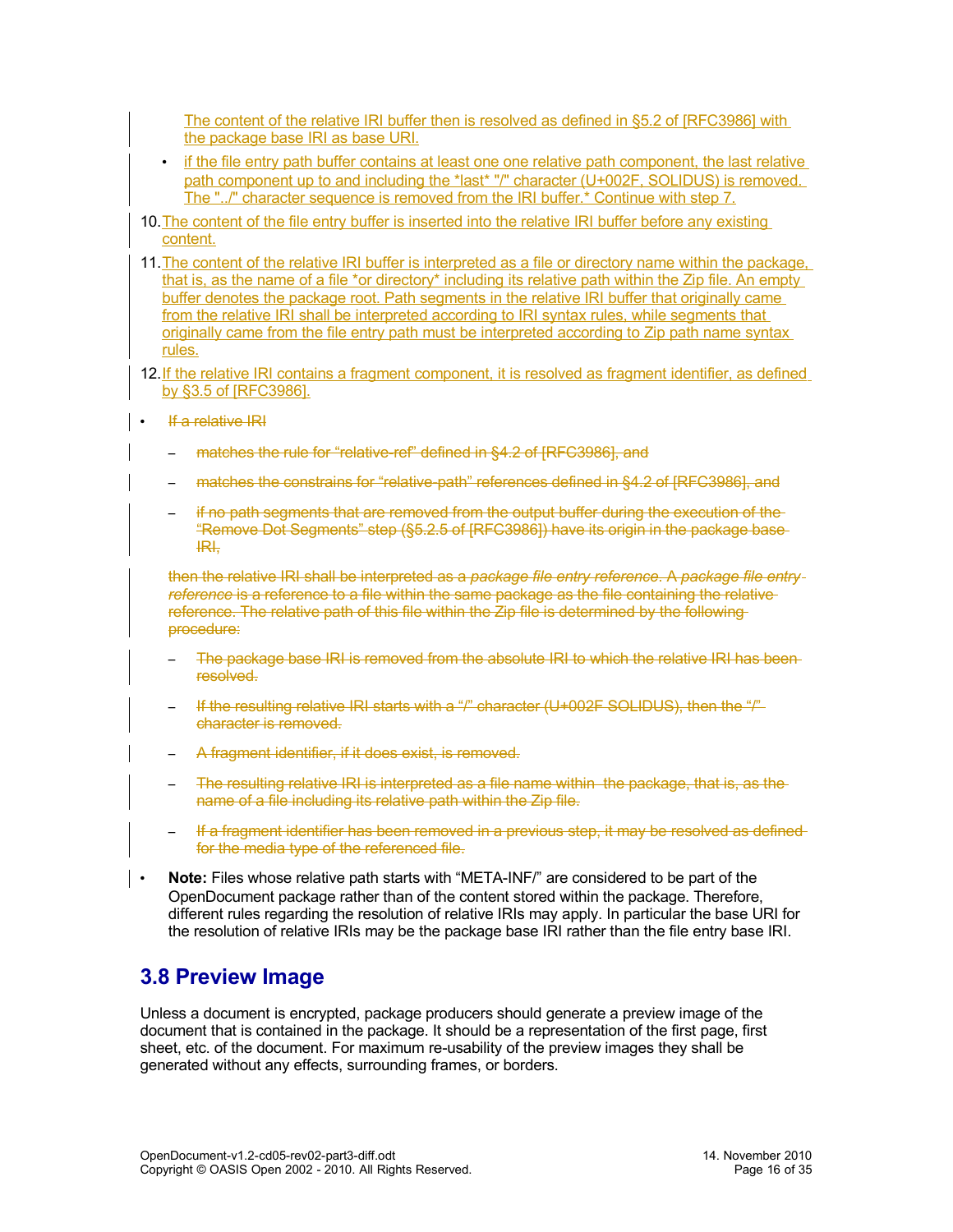**Note:** Such effects might interfere with effects added to the preview images by the different file system explorers or may not be desired at all for certain use cases.

The preview image shall be contained in a file named "Thumbnails/thumbnail.png".

Preview images shall be saved in [PNG] format.

**Note:** Current desktops display preview images within squares of up to 256 pixel width and height, and 24 bit per pixel. While this specification does not define upper or lower limits for preview image sizes, producers should only use image sizes that are displayed with a reasonable quality if scaled to fit into 256x256 pixel square.

Encrypted documents are intended to be unreadable for unauthorized users and package producers shall not generate preview images for such documents. They may include a preview image that is independent of the contents of the document. Such preview images should not be encrypted.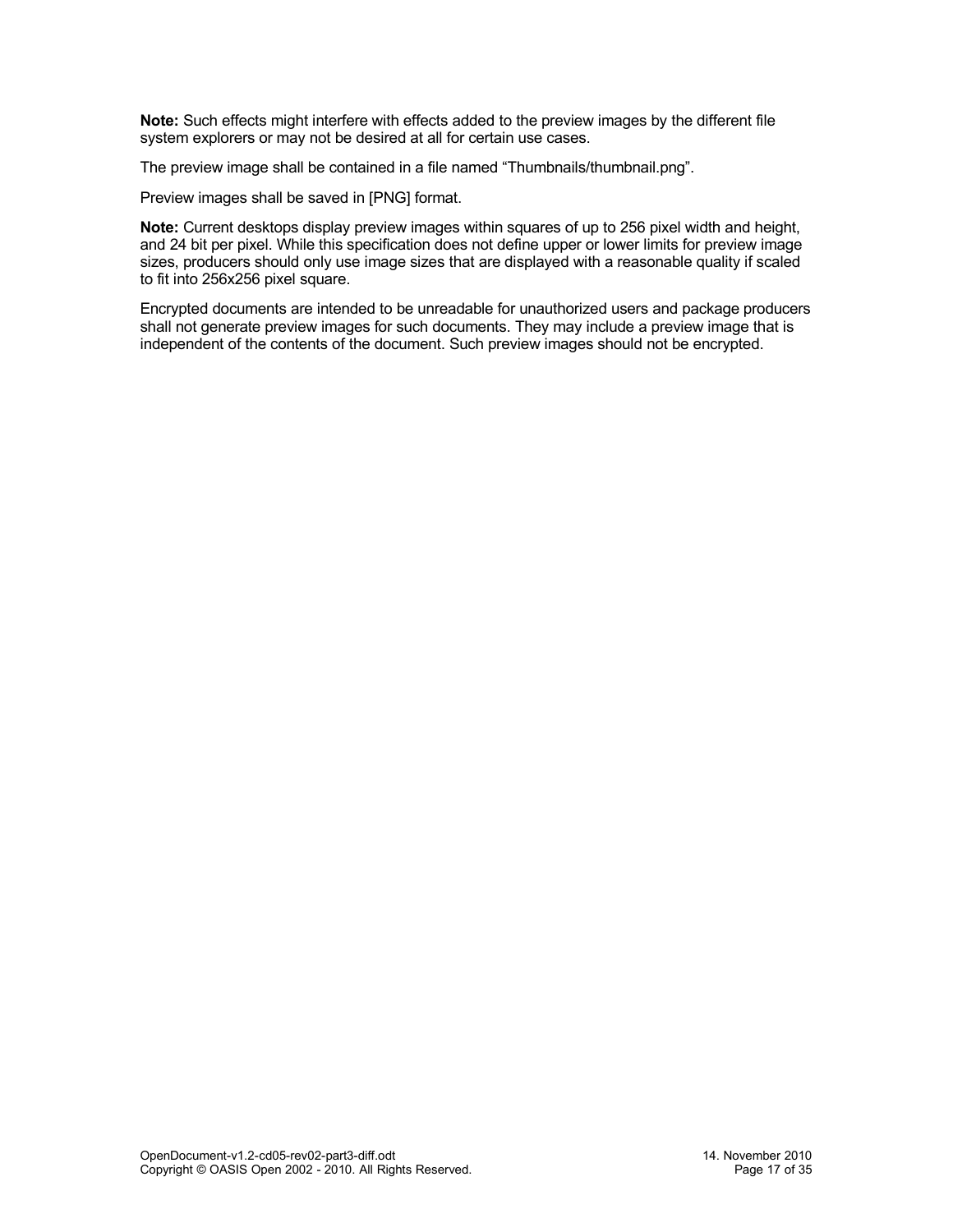# <span id="page-17-4"></span>**4 Manifest File**

# <span id="page-17-3"></span>**4.1 Introduction**

The format of the manifest file is defined by the OpenDocument manifest Relax-NG [RNG] schema. See appendix A. This chapter describes the semantics of the elements and attributes defined by this schema.

## <span id="page-17-2"></span>**4.2 <manifest:manifest>**

The <manifest: manifest> element is the root element of the manifest file. It contains <manifest:file-entry> child elements [4.3,](#page-17-1) each of which specifies information for adescribes a file or directory in the package.

```
The <manifest:manifest> element is a root element.
```
The  $\zeta$  manifest: manifest> element has the following attribute: manifest: version [4.8.14.2.](#page-24-4)

The <manifest:manifest> element has the following child element: <manifest:file $entrv$  $2.3$ .

# <span id="page-17-1"></span>**4.3 <manifest:file-entry>**

The <manifest: file-entry> element specifies the media type of a single file or sub document within the package, defines a single file or directory within the package. It specifies the file's ordirectory's location in the package and its media type. It may also specify the data required to decrypt a file.

For directories, the manifest file should contain  $a$  <manifest: file-entry> element only if a directory contains a document or a sub document. See [3.1.](#page-11-2) A directory for administrative or convenience purposes, such as a directory that contains various unrelated image files, should not have an entry in the manifest file.

Directories have no corresponding file entries within the Zip file.

The  $\zeta$  anifest: file-entry > element is usable within the following element:  $<$ manifest:manifest> [4.2.](#page-17-2)

The  $\zeta$  manifest: file-entry> element has the following attributes: manifest: full-path [4.8.4,](#page-21-2) manifest: media-type  $4.8.10$ , manifest: preferred-view-mode  $4.8.11$ , manifest:size [4.8.13](#page-24-1) and manifest:version [4.8.14.1.](#page-24-3)

The <manifest: file-entry> element has the following child element: <manifest:encryption-data> [4.4.](#page-17-0)

# <span id="page-17-0"></span>**4.4 <manifest:encryption-data>**

The  $\zeta$  manifest: encryption-data> element contains information required to decrypt a file entry.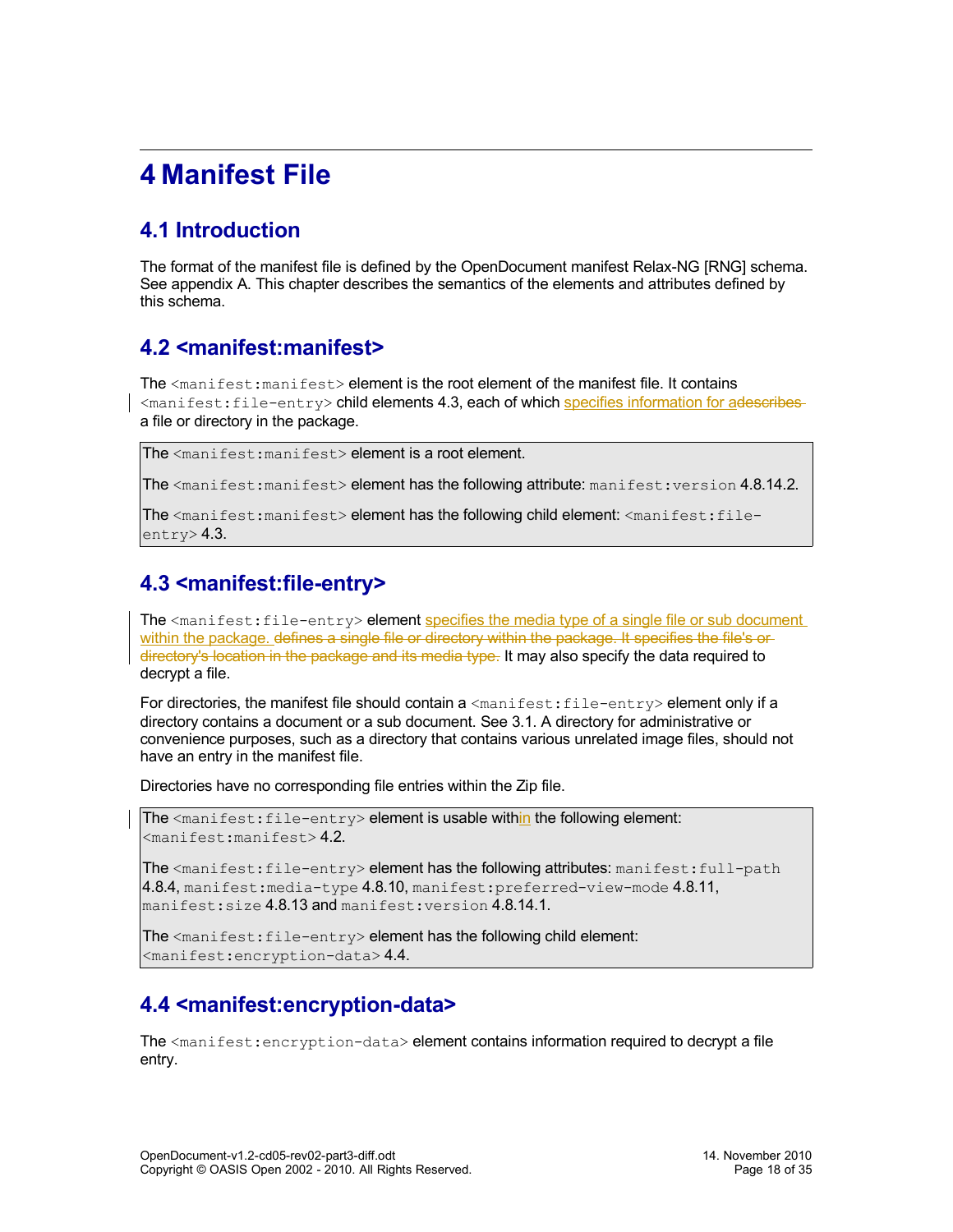The  $\zeta$  anifest: encryption-data> element is usable within the following element:  $<$ manifest:file-entry>[4.3.](#page-17-1)

The <manifest: encryption-data> element has the following attributes: manifest: checksum [4.8.2](#page-20-1) and manifest: checksum-type [4.8.3.](#page-20-0)

The <manifest:encryption-data> element has the following child elements: <manifest:algorithm> [4.5,](#page-18-1) <manifest:key-derivation> [4.7](#page-19-0) and <manifest:startkey-generation> [4.6.](#page-18-0)

# <span id="page-18-1"></span>**4.5 <manifest:algorithm>**

The  $\leq$ manifest: algorithm> element specifies the algorithm used to encrypt data.

Depending on the algorithm specified by the manifest: algorithm-name attribute 4.8.1, the <manifest:algorithm> element may have further child elements.

When the manifest: algorithm-name attribute value matches one of those defined in section §3.2 of [xmlenc-core], the <manifest:algorithm> element shall not have child elements except those permitted as child elements of the [xmlenc-core] <EncryptionMethod> element whose Algorithm attribute value is the same as the  $\leq$ manifest:algorithm> manifest:algorithmname attribute valulf the manifest: algorithm-name attribute does not have the value Blowfish CFB or

urn:oasis:names:tc:opendocument:xmlns:manifest:1.0#blowfish, the <manifest:algorithm> element shall contain only child elements that are permitted child elements of an <EncryptionMethod> element, as defined in §3.2 of [xmlenc-core], whose-Algorithm attribute has the value of the manifest: algorithm-name attribute.

When the value of the manifest: algorithm-name attribute identifies the legacy Blowfish algorithm,  $\zeta$  manifest: algorithm> shall be an empty element if the value of the manifest:algorithm-name attribute is Blowfish CFB or urn:oasis:names:tc:opendocument:xmlns:manifest:1.0#blowfish the  $mifest:$ algorithm> element shall not have child elements.

The  $\leq$ manifest: algorithm> element is usable within the following element: <manifest:encryption-data> [4.4.](#page-17-0)

The <manifest:algorithm> element has the following attributes: manifest:algorithmname [4.8.1](#page-19-1) and manifest:initialisation-vector [4.8.5.](#page-21-1)

The <manifest:algorithm> element has no child elements.

# <span id="page-18-0"></span>**4.6 <manifest:start-key-generation>**

The  $\zeta$  manifest: start-key-generation> element specifies how the encryption start key is derived from a user specified password. The password shall be provided as a sequence of bytes in UTF-8 encodingwas calculated from the user specified password. The password shall be provided as a sequence of bytes in UTF-8 encoding to the start key generation algorithm.

When a <manifest: start-key-generation> element is absent as a child of a <manifest:encryption-data> element, interpretation is the same as if the element is present with default attribute valuesThe <manifest:start-key-generation> element is usable withthe following element: <manifest:encryption-data> [4.4.](#page-17-0)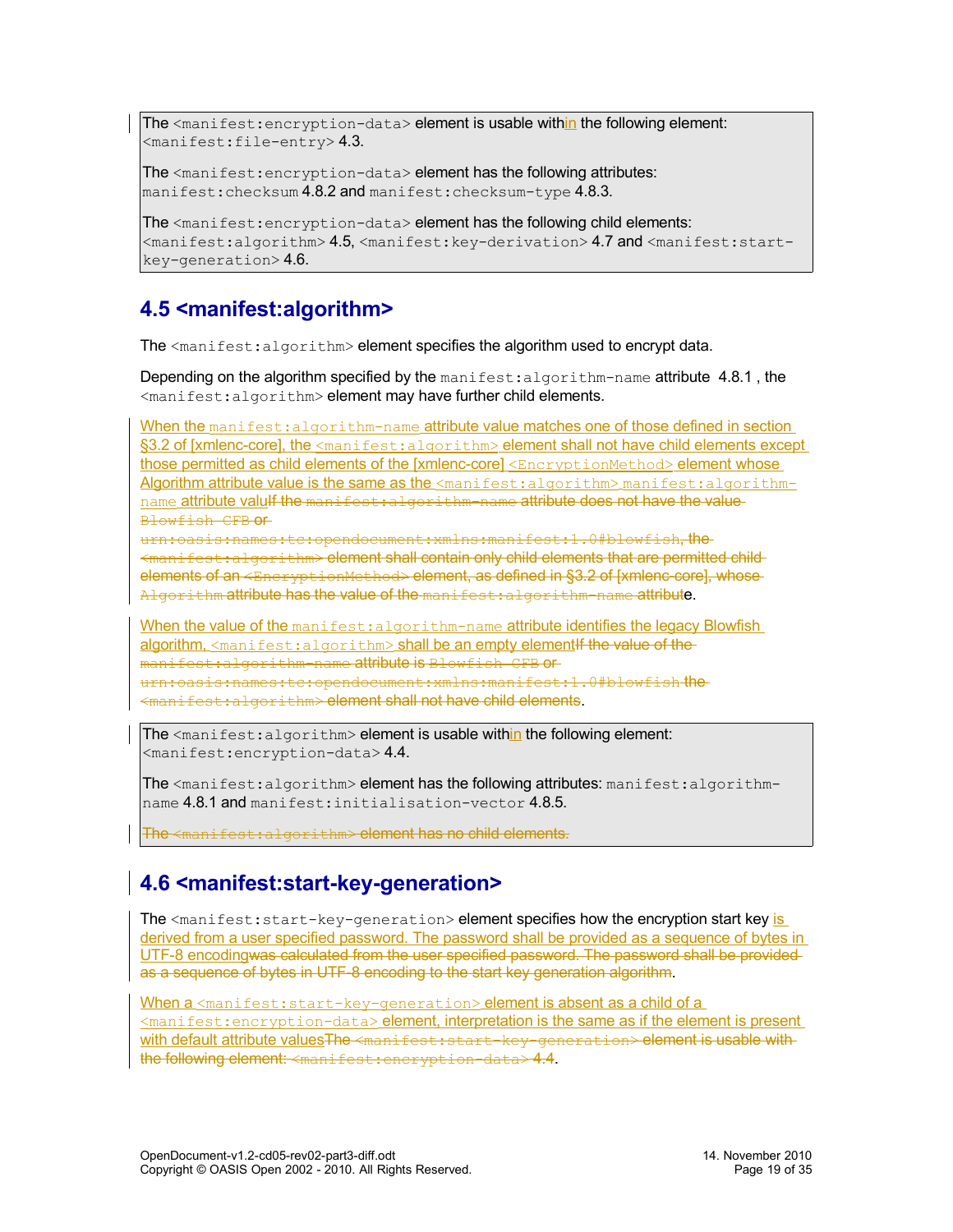The <manifest:start-key-generation> element is usable within the following element:  $<$ manifest:encryption-data>[4.4.](#page-17-0)

The <manifest: start-key-generation> element has the following attributes: manifest: key-size [4.8.7](#page-22-2) and manifest: start-key-generation-name [4.8.6.](#page-21-0)

The <manifest: start-key-generation> element has no child elements.

# <span id="page-19-0"></span>**4.7 <manifest:key-derivation>**

The <manifest: key-derivation> element specifies how the encryption key was calculated from the encryption start key.

The <manifest: key-derivation> element is usable within the following element: <manifest:encryption-data> [4.4.](#page-17-0)

The <manifest: key-derivation> element has the following attributes: manifest:iteration-count  $4.8.8$ , manifest:key-derivation-name  $4.8.9$ , manifest: key-size [4.8.7](#page-22-2) and manifest: salt [4.8.12.](#page-24-2)

The <manifest: key-derivation> element has no child elements.

# <span id="page-19-2"></span>**4.8 Manifest Attributes**

### <span id="page-19-1"></span>**4.8.1 manifest:algorithm-name**

The manifest: algorithm-name attribute specifies the algorithm and mode used to encrypt a file entry. name of the algorithm used to encrypt a file entry, and also specifies in which mode thisalgorithm was used.

The defined values for the manifest: algorithm-name attribute are:

- An IRI listed in §5.2 of [xmlenc-core] : The algorithm and mode specified in §5.2 of [xmlenc-core] for this IRIBLowfish CFB: The Blowfish algorithm in CFB mode. See [Blowfish].
- Blowfish CFB: The Blowfish algorithm in 8-bit CFB mode. See [Schneier].
- urn:oasis:names:tc:opendocument:xmlns:manifest:1.0#blowfish:The same algorithm as identified by Blowfish CFB.
- An IRI listed in §5.2 or §5.3 of [xmlenc-core]: The algorithm specified in §5.2 or §5.3 of [xmlenccore] for this IRI, or
- The IRI of an alternative algorithm as specified in §5.1 of [xmlenc-core]. Alternative algorithms may be specified by extended conforming packages only. They shall not be specified by conforming packages.
- Package producers that support encryption shall support the value Blowfish CFB. Package consumers that support encryption shall support the values Blowfish CFB and urn:oasis:names:tc:opendocument:xmlns:manifest:1.0#blowfish.

**Note:** An errata for [Schneier] is available at [Schneier-Errata].

The manifest: algorithm-name attribute is usable with the following element:  $<$ manifest:algorithm> [4.5.](#page-18-1)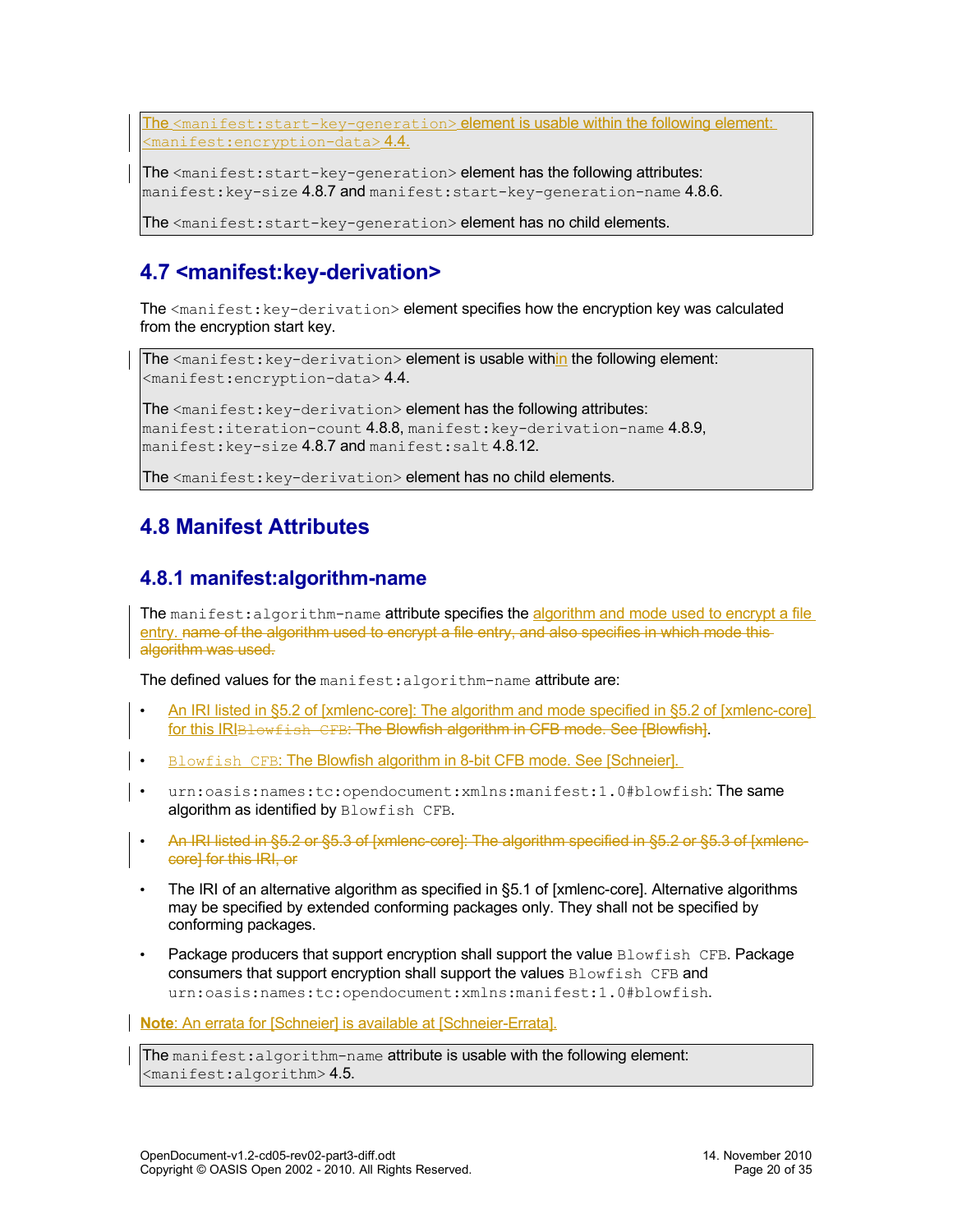The values of the manifest: algorithm-name attribute are  $B$ lowfish CFB or a value of type anyURI [7.2.](#page-30-5)

### <span id="page-20-1"></span>**4.8.2 manifest:checksum**

The manifest: checksum attribute specifies a digest in BASE64 encoding that can be used to detect password correctness as specified by a manifest: checksum-type attribute 4.8.3.

```
The manifest: checksum attribute is usable with the following element:
<manifest:encryption-data> 4.4.
```
The manifest: checksum attribute has the data type base64Binary [7.2.](#page-30-6)

### <span id="page-20-0"></span>**4.8.3 manifest:checksum-type**

The manifest: checksum-type attribute specifies the name of a digest algorithm that can be used to check password correctness. The digest is build from the compressed unencrypted file.

The defined values for the manifest: checksum-type attribute are:

- SHA1/1K: SHA1 algorithm (see [RFC3174]) applied to first 1024 bytes of the compressed unencrypted file.
- SHA1: The same as http://www.w3.org/2000/09/xmldsig#sha1.
- urn:oasis:names:tc:opendocument:xmlns:manifest:1.0#sha1-1k:The same as SHA1/1K.
- urn:oasis:names:tc:opendocument:xmlns:manifest:1.0#sha256-1<del>1-256</del>k: SHA256 algorithm (see [RFC3174]) applied to first 1024 bytes of the compressed unencrypted file.
	- An IRI listed in §5.7 of [xmlenc-core]: The algorithm specified in §5.7 of [xmlenc-core] for this IRI.
	- The IRI of an alternative algorithm as specified in §5.1 of [xmlenc-core]. Alternative algorithms may be specified by extended conforming packages only. They shall not be specified by conforming packages.

#### Package producers that support encryption should use the

urn:oasis:names:tc:opendocument:xmlns:manifest:1.0#sha256-1k algorithm, Package consumers that support encryption shall support the values SHA1/1K. urn:oasis:names:tc:opendocument:xmlns:manifest:1.0#sha1-1k and urn:oasis:names:tc:opendocument:xmlns:manifest:1.0#sha256-14-256kalgorithm, Package consumers that support encryption shall support values SHA1/1K, urn:oasis:names:tc:opendocument:xmlns:manifest:1.0#sha1- 1k and urn:oasis:names:tc:opendocument:xmlns:manifest:1.0#sha1-256k.

The manifest: checksum-type attribute is usable with the following element: <manifest:encryption-data> [4.4.](#page-17-0)

The values of the manifest: checksum-type attribute are SHA1/1K or a value of type anyURI [7.2.](#page-30-5)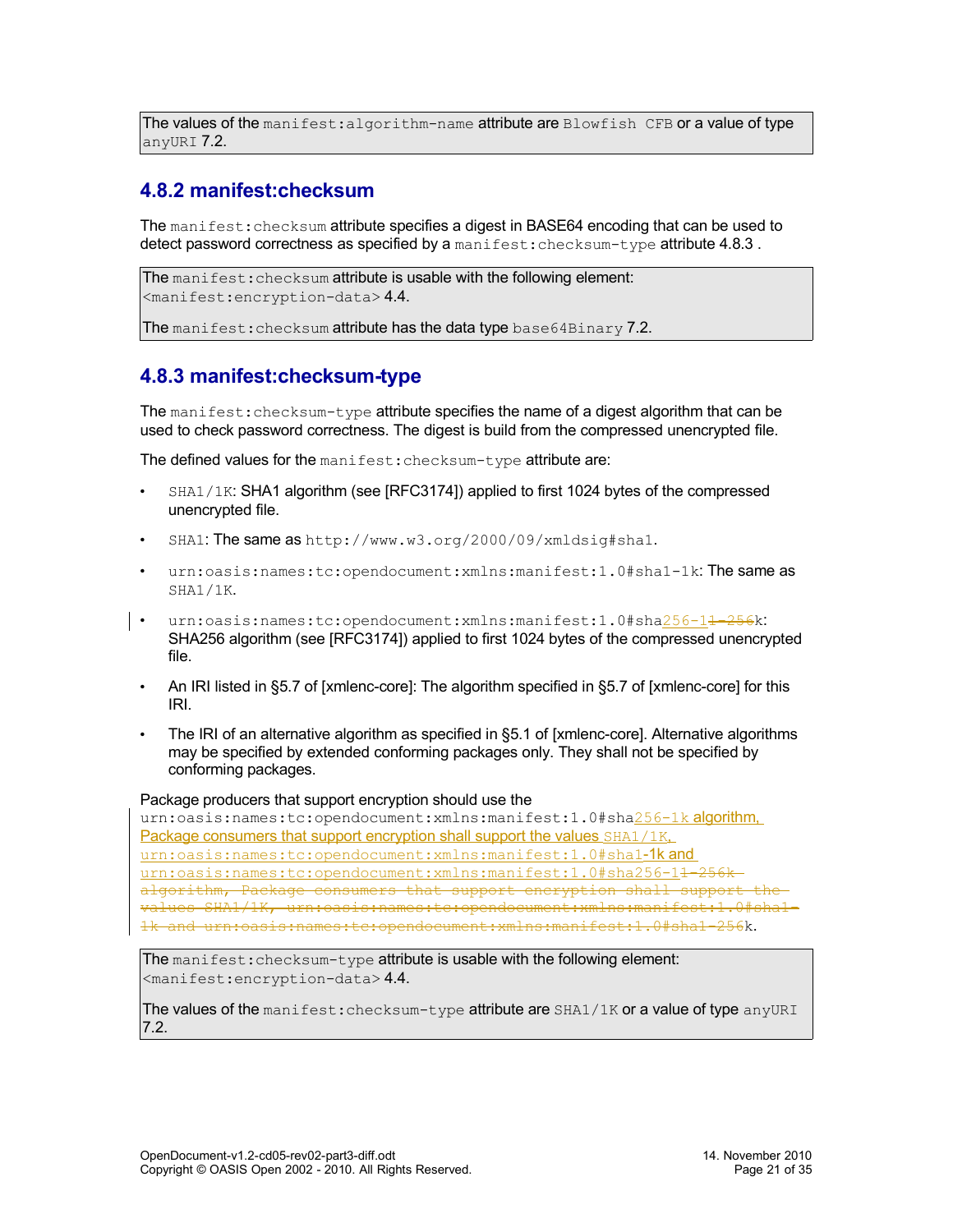## <span id="page-21-2"></span>**4.8.4 manifest:full-path**

The manifest: full-path attribute describes the location of a file or directory within the package. It's value is the name of a file or folder within the Zip file for which the manifest entry defines additional information, including its relative path in the package. The notation is the same as for the "filename" fields of the Zip file's central directory.

The attribute value "/" denotes a manifest entry for the package itself.

**Note:** The Zip file's central directory and the manifest file may have different text encodings.

```
The manifest:full-path attribute is usable with the following element: <manifest:file-
entry> 4.3.
```
The manifest: full-path attribute has the data type string [7.2.](#page-30-7)

#### <span id="page-21-1"></span>**4.8.5 manifest:initialisation-vector**

The manifest: initialisation-vector attribute value provides the byte-sequence for the initialization vector used by the encryption algorithm when delivery of a required initialization vector is not specified as part of the encryption algorithm definition. The initialization vector is a BASE64 encoded binary sequence. The format and length of an initialization vector, in bytes, shall be as required by its encryption algorithm specificationspecifies the byte-sequence used as aninitialization vector to a encryption algorithm. The initialization vector is a BASE64 encoded binarysequence.

The manifest: initialisation-vector attribute is usable with the following element: <manifest:algorithm> [4.5.](#page-18-1)

The manifest: initialisation-vector attribute has the data type base64Binary [7.2.](#page-30-6)

### <span id="page-21-0"></span>**4.8.6 manifest:start-key-generation-name**

The manifest:start-key-generation-name attribute specifies the algorithm used to generate a start key from the user password.

The defined values for the manifest: start-key-generation-name attribute are:

- SHA1: The SHA1 algorithm (see [RFC3174]).
- An IRI listed in §5.7 of [xmlenc-core]: The algorithm specified in §5.7 of [xmlenc-core] for this IRI.
- The IRI of an alternative algorithm as specified in §5.1 of [xmlenc-core] Alternative algorithms may be specified by extended conforming packages only. They shall not be specified by conforming packages.

The default value for this attribute is SHA1Package producers that support encryptionshould use the http://www.w3.org/2000/09/xmldsig#sha256 algorithm.. Package consumers that support encryption shall support the values SHA1, and http://www.w3.org/2000/09/xmldsig#sha1 and http://www.w3.org/2000/09/xmldsig#sha256.

Package producers that support encryption should use the http://www.w3.org/2000/09/xmldsig#sha256 algorithm. Package consumers that support encryption shall support the values SHA1, and http://www.w3.org/2000/09/xmldsig#sha1 and http://www.w3.org/2000/09/xmldsig#sha256.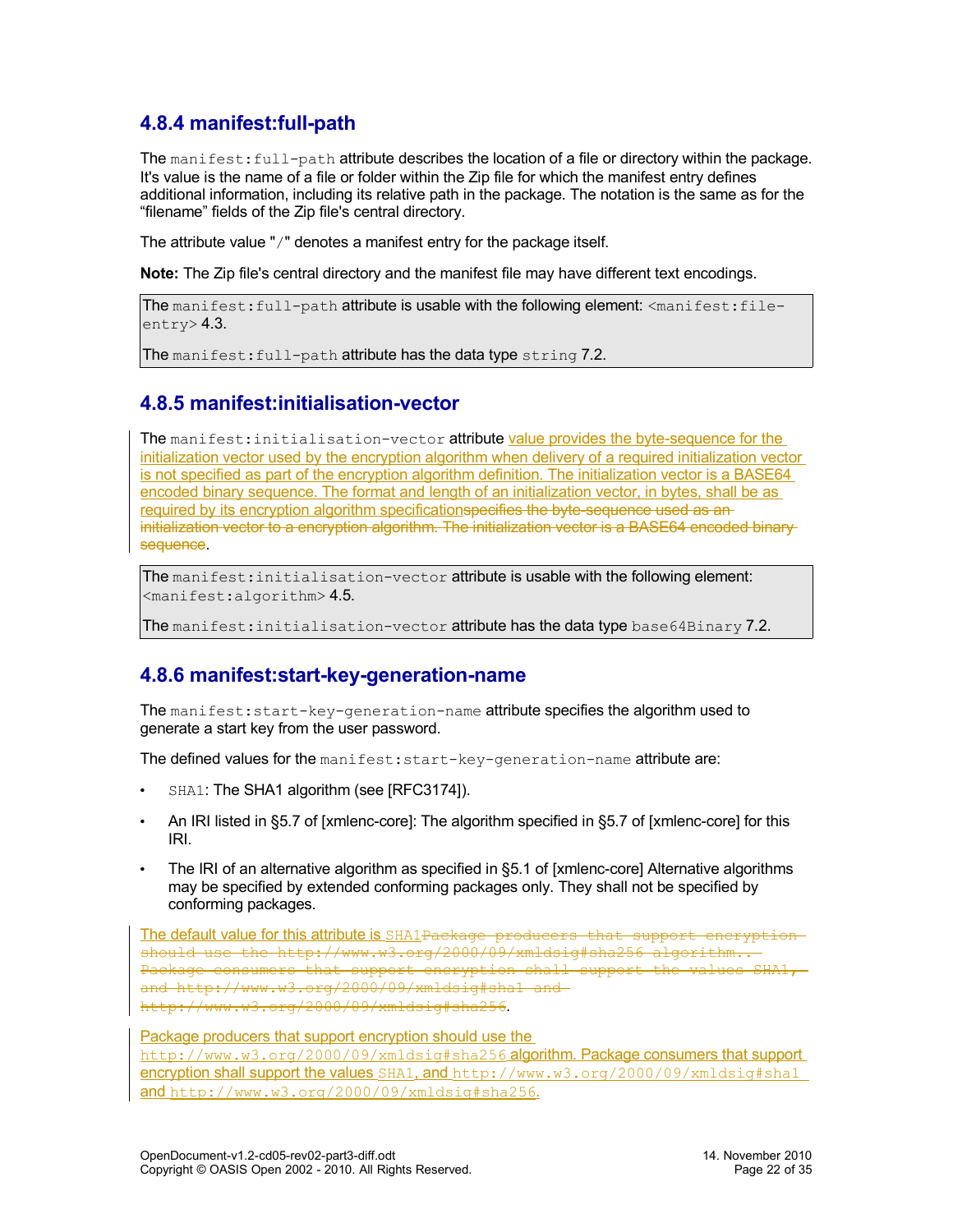The manifest:  $start-key-generation-name$  attribute is usable with the following element:  $<$ manifest:start-key-generation> [4.6.](#page-18-0)

The values of the manifest: start-key-generation-name attribute are SHA1 or a value of type anyURI [7.2.](#page-30-5)

The manifest:start-key-generation-name attribute has the value SHA1 or a value of data type anyURI.

#### <span id="page-22-2"></span>**4.8.7 manifest:key-size**

The manifest:  $key-size$  attribute specifies the length in octets of a key delivered by a keydeveloping algorithmof a key.

For a  $\epsilon$   $\epsilon$  and  $\epsilon$  is tart-key-generation  $\epsilon$  element, the default value for this attribute is 20.

**Note**: The value used will need to be compatible with the result obtain from the start-key-generation algorithm and the input requirements of the key derivation algorithm.

For a <manifest: key-derivation> element, the default value for this attribute is 16.

**Note**: The value used will need to be one obtainable from the key-derivation algorithm and acceptable for the encryption algorithm being used.

The manifest:  $key-size$  attribute is usable with the following elements:  $\langle$ manifest:  $key-$ derivation> [4.7](#page-19-0) and <manifest:start-key-generation> [4.6.](#page-18-0)

The manifest:  $key-size$  attribute has the data type nonNegativeInteger [7.2.](#page-30-8)

#### <span id="page-22-1"></span>**4.8.8 manifest:iteration-count**

The manifest: iteration-count attribute specifies the number of iterations used by the key derivation algorithm to derive a key.

The manifest: iteration-count attribute is usable with the following element:  $<$ manifest:key-derivation $> 4.7$ .

The manifest: iteration-count attribute has the data type nonNegativeInteger [7.2.](#page-30-8)

#### <span id="page-22-0"></span>**4.8.9 manifest:key-derivation-name**

The manifest: key-derivation-name attribute specifies the password-based key-derivation algorithm used to derive a cryptographic key for use in encryption and decryption of the filname of the algorithm used to derive a name.

The defined values for the manifest: key-derivation-name attribute are:

- PBKDF2: The PBKDF2 key derivation method with HMAC-SHA-1 for the Pseudo-Random Function(PRF). See [RFC2898] sections 5.2 and B.1.1. See [RFC2898].
- urn:oasis:names:tc:opendocument:xmlns:manifest:1.0#pbkdf2:The same algorithms as identified by PBKDF2.
- The IRI of an implementation-defined alternative algorithm. Alternative algorithms may be specified by extended conforming packages only. They shall not be specified by conforming packagesAn IRI listed in §5.7 of [xmlenc-core]: The algorithm specified in §5.7 of [xmlenc-core] for this **IRI**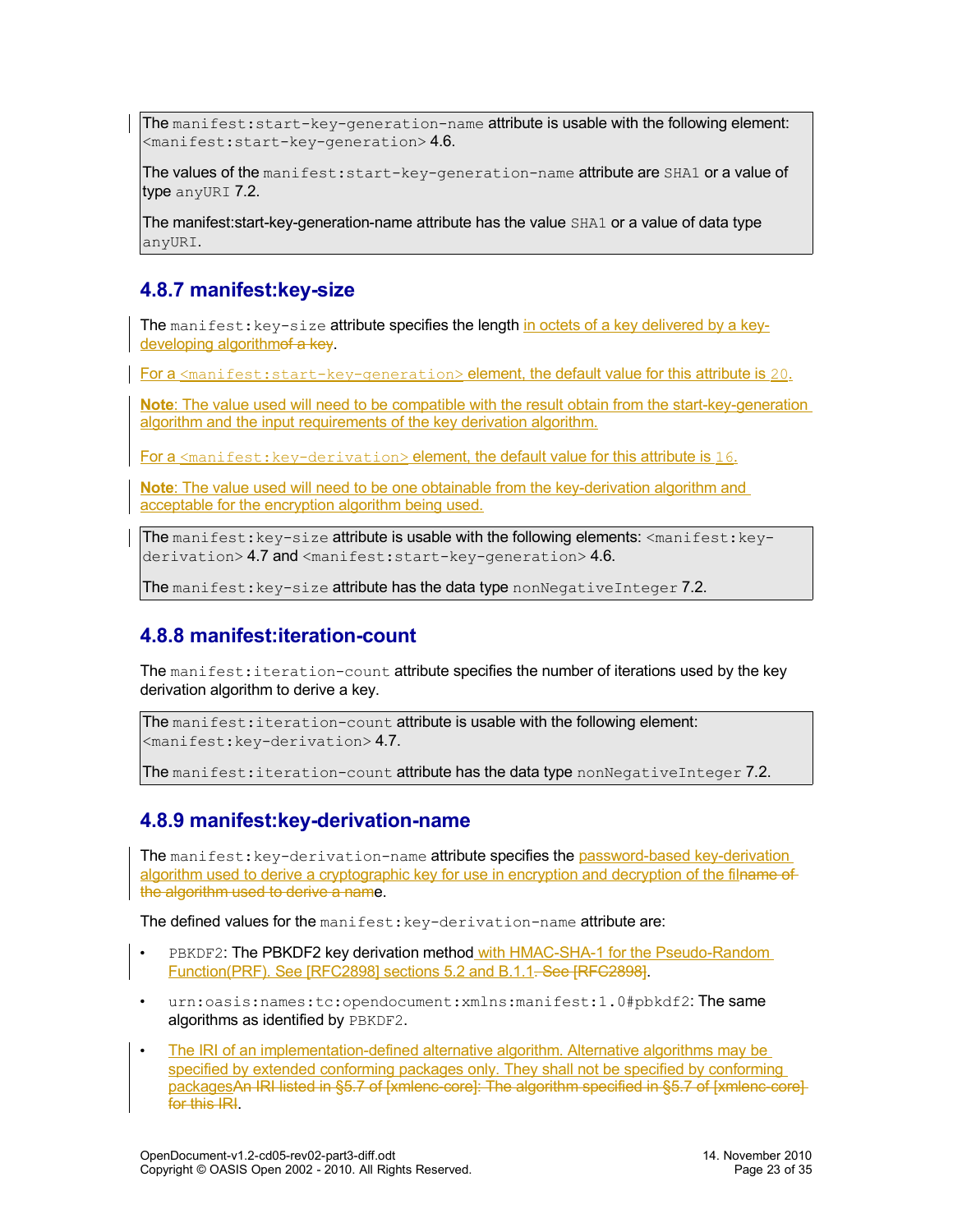- The IRI of an alternative algorithm as specified in §5.1 of [xmlenc-core]. Alternative algorithms may be specified by extended conforming packages only. They shall not be specified by conforming packages.
- Package producers that support encryption shall support the value PBKDF2. Package consumers that support encryption shall support the values PBKDF2 and urn:oasis:names:tc:opendocument:xmlns:manifest:1.0#pbkdf2.

#### If the value of this attribute is PBKDF2 or

urn:oasis:names:tc:opendocument:xmlns:manifest:1.0#pbkdf2 the <manifest:encryption-data> [4.4](#page-17-0) shall contain a <manifest:start-key-generation> [4.6](#page-18-0) child element that specifies the start key for the PBKDF2 algorithm.

The manifest: key-derivation-name attribute is usable with the following element: <manifest:key-derivation> [4.7.](#page-19-0)

The values of the manifest:  $key$ -derivation-name attribute are  $PBE$ DF2 or a value of type anyURI [7.2.](#page-30-5)

### <span id="page-23-1"></span>**4.8.10 manifest:media-type**

The manifest: media-type attribute specifies the MIME media type of a file or directory. See [RFC4288].

A manifest: media-type attribute should be present for all files and directories where a MIME media type exists for the content of the file, or the document or sub document contained in a directory.

The manifest: media-type attribute is usable with the following element:  $\zeta$  manifest: fileentry> [4.3.](#page-17-1)

The manifest: media-type attribute has the data type string [7.2.](#page-30-7)

#### <span id="page-23-0"></span>**4.8.11 manifest:preferred-view-mode**

The manifest: preferred-view-mode attribute specifies a preference on how the author of the document would like the document to be presented upon the document being opened. This attribute is only applicable to the root file entry with the manifest:  $full-path 4.8.4$  attribute value of "/".

The defined values for the manifest: preferred-view-mode attribute are:

- edit: The author's preference is to open the document as an editable document.
- presentation-slide-show: The author's preference is to open the document as presentation slide show.
- $read-only$ : The author's preference is to open the document as a read-only document.
- A namespaced token value: Specifies an implementation defined view.

Preferred view modes are not necessarily generally applicable to all media types. The default preferred view mode is implementation defined. The behavior for cases where the manifest: preferred-view-mode attribute is absent is implementation defined.

The manifest: preferred-view-mode attribute is usable with the following element:  $\langle$ manifest:file-entry>[4.3.](#page-17-1)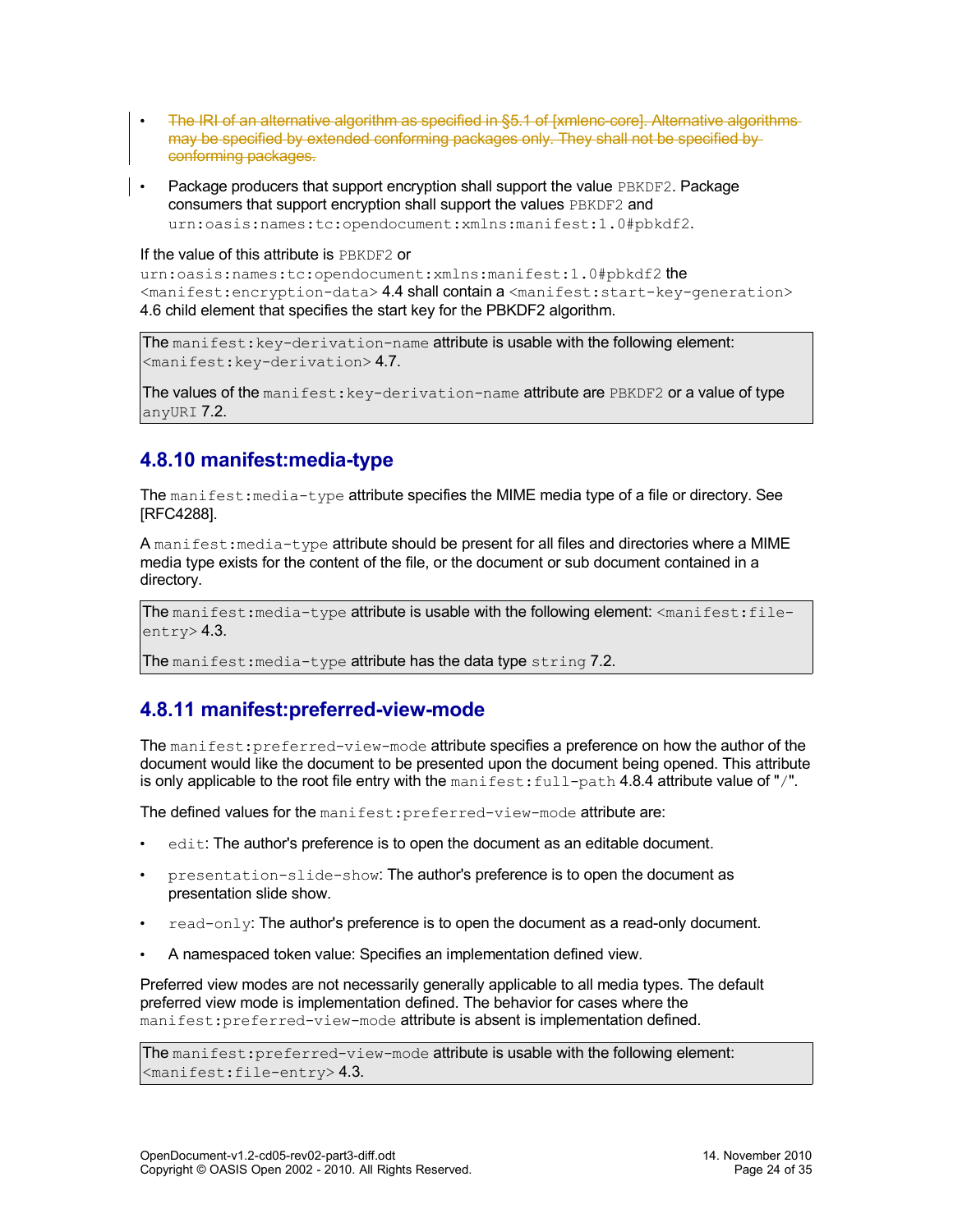The values of the manifest: preferred-view-mode attribute are edit, presentation-slide-show, read-only or a value of type namespacedToken [7.3.1.](#page-30-0)

#### <span id="page-24-2"></span>**4.8.12 manifest:salt**

The manifest: salt attribute carries the value of a cryptographically-random binary value designed to mitigate certain cryptographic attacks on the password. There is no maximum length to the salt. See [RFC2898] for further considerations in the use of salts with key-derivation and other cryptographic functions. The salt is encoded in the attribute value as base64binaryspecifies the sequence used as the 'salt' by a key derivation algorithm. The salt is a BASE64 encoded binary sequence.

The manifest: salt attribute is usable with the following element:  $\langle$ manifest:  $key-$ derivation> [4.7.](#page-19-0)

The manifest: salt attribute has the data type base  $64 \text{Binary } 7.2$ .

### <span id="page-24-1"></span>**4.8.13 manifest:size**

The manifest: size attribute shall be present for encrypted files. See [3.4.](#page-12-2) Its value shall be size of the uncompressed, unencrypted file in bytes.

The manifest: size attribute is usable with the following element: <manifest: file-entry> [4.3.](#page-17-1)

The manifest: size attribute has the data type nonNegativeInteger [7.2.](#page-30-8)

### <span id="page-24-0"></span>**4.8.14 manifest:version**

#### <span id="page-24-3"></span>**4.8.14.1 <manifest:file-entry>**

The manifest: version attribute specifies the format version of a file entry. For documents that are composed from multiple files, this attribute is specified at the manifest entry that references the folder that contains these files.

The interpretation of the attribute value depends on the MIME media type specified in the manifest:media-type attribute.

The manifest: version attribute is usable with the following element: <manifest:fileentry> [4.3.](#page-17-1)

The manifest: version attribute has the data type string [7.2.](#page-30-7)

#### <span id="page-24-4"></span>**4.8.14.2 <manifest:manifest>**

The manifest: version attribute identifies the version of OpenDocument specification that defines the schema and interpretation of the package manifest. The value of the manifest: version attribute shall be "1.2".

The manifest: version attribute is usable with the following element: <manifest:manifest> [4.2.](#page-17-2)

The only value of the manifest: version attribute is 1.2.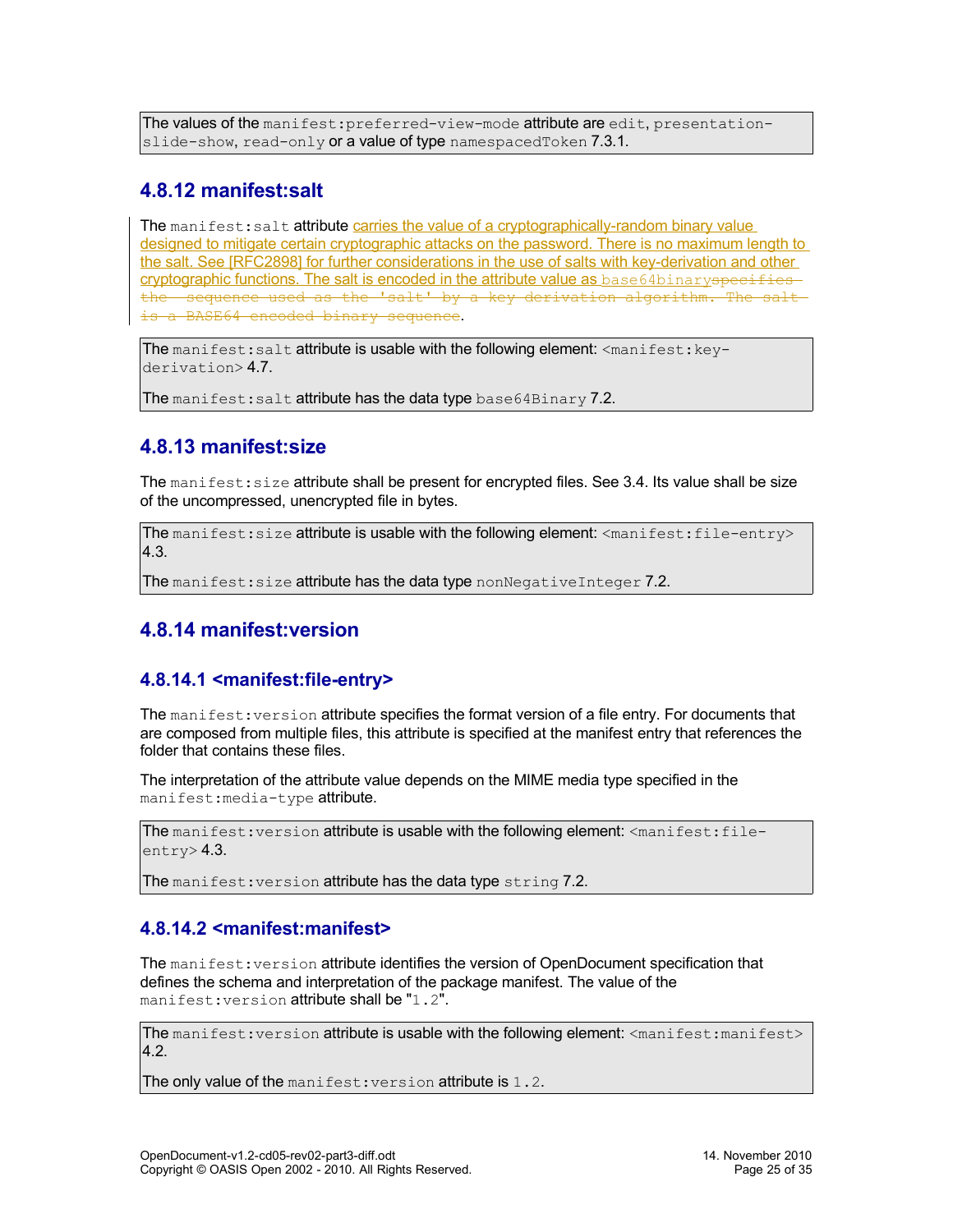# <span id="page-25-3"></span>**5 Digital Signatures File**

# <span id="page-25-2"></span>**5.1 Introduction**

The format of the digital signature files is defined by the OpenDocument digital signature schema Relax-NG [RNG] schema. See appendix A. This chapter describes the semantics of the elements and attributes defined by this schema.

# <span id="page-25-1"></span>**5.2 <dsig:document-signatures>**

The <dsig:document-signatures> root element serves as a container for an-arbitrary number of <ds:Signature> [5.3](#page-25-0) elements. If the <dsig:document-signatures> element contains multiple  $\langle ds:Signature\rangle$  elements, then there should be a relation between the digital signatures they define, for instance, they may all apply to the same set of files.

Consumers may require that a digital signature includes a certain set of files. That is, they may consider a digital signature to be valid if, and only if,

- the digital signature itself is valid, and
- if the <ds:Reference> child elements of the <ds:Reference> child elements of the <Signature> element reference a certain set of files.

In particular, consumers may require that a digital signature references all files contained in a package.

If a digital signature file is not encrypted, consumers shall not decrypt files that are referenced by  $\vert \langle ds : \vert \rangle$  Reference > elements and that are encrypted before validating the signature.

If a digital signature file is encrypted, consumers shall decrypt files that are referenced by  $\le$ ds: Reference> elements and that are encrypted before validating the signature.

The <dsig:document-signatures> element is a root element.

The <dsig:document-signatures> element has the following attribute: dsig:version [5.4.1.](#page-27-0)

The <dsig:document-signatures> element has the following child element:  $<$ ds: Signature $>$  [5.3.](#page-25-0)

## <span id="page-25-0"></span>**5.3 <ds:Signature>**

The <ds: Signature> element is defined by the [xmldsig-core] specification. Each <ds:Signature> element shall contain an Id attribute specifying a unique value. A producer may use the XAdES extensions as specified in ETSI TS 101 903 v1.4.1 [XAdES], or later versions of the XAdES specification.

A <ds: KeyInfo> element, as specified in [xmldsig-core], section 4.4 shall be included. The <ds:KeyInfo> element should contain an <ds:X509Data> element containing an <ds:X509IssuerSerial> element specifying the issuer and serial number of the signing certificate, and an <ds: X509Certificate> element specifying the full signing certificateRelative-IRI references contained within the element or any of its descendant elements shall be resolved as defined in section [3.7,](#page-13-0) except that the base URI for resolving relative IRIs shall be the package base IRI.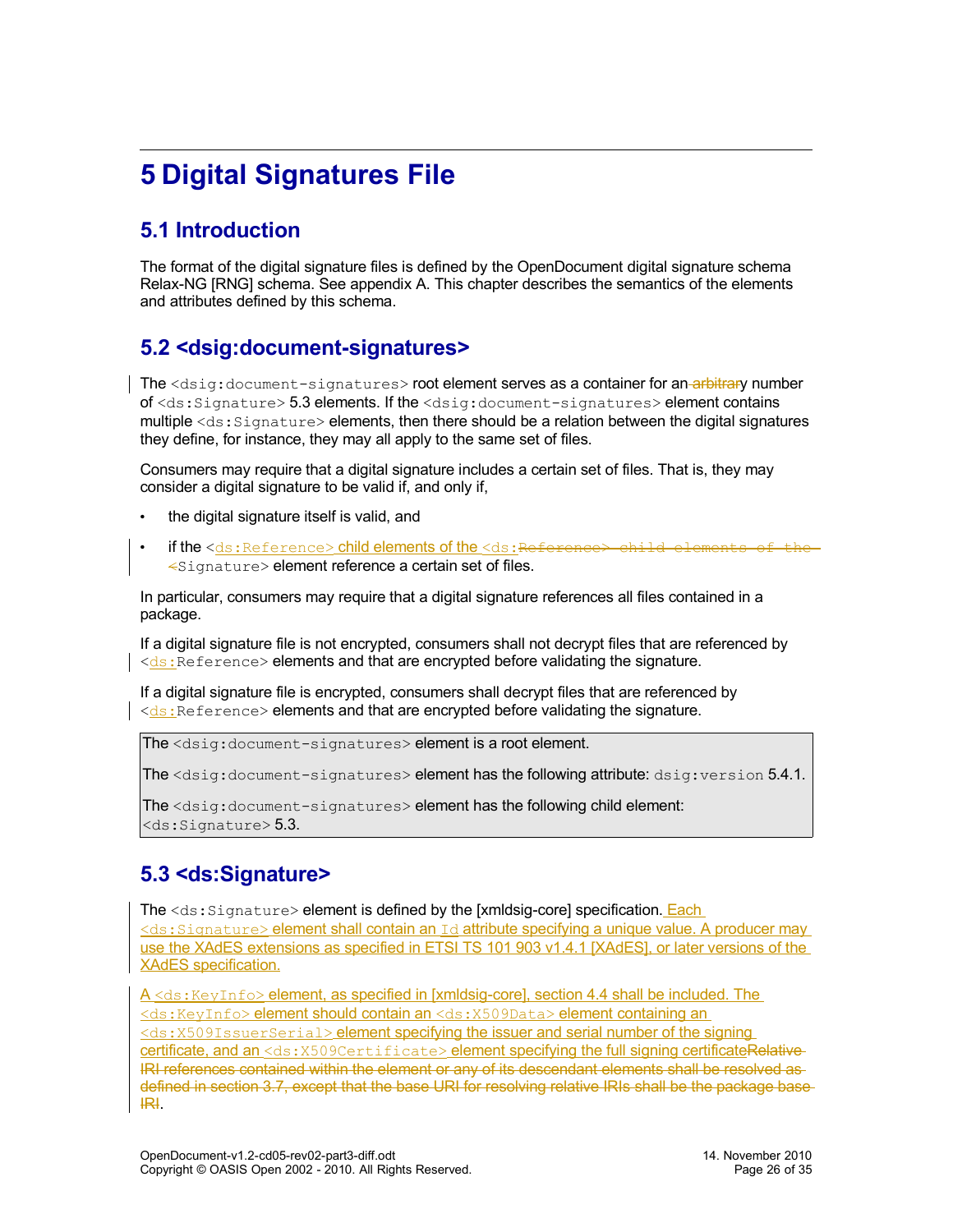Additional <ds:X509Certificate> elements may be placed in the <ds:X509Data>, or may be placed in the <xades:CertificateValues>element of the XAdES <ds:Object>, as defined in [XAdES] section 7.6.1. The additional certificates should represent the entire certificate chain used for verification at signing time**Note:** Producers may use extensions to the [xmldsig-core] specification, such as those required for implementation of XAdES signatures specified in ETSI TS-101 903 v1.3.2 [XAdES].

<ds:Reference> elements contained within a <ds:SignedInfo> element shall be resolved according to the following specification:

1. A <ds:Reference> element which has a Type attribute value of "http://docs.oasis $open.org/office/v1.2/OS/OpenDocument-v1.2.odt''$  shall refer to files in the same package in the accordance with the procedure for resolving IRIs [3.7,](#page-13-0) except that the file entry path shall be the name of the signature file with its relative path omitted.

**Note:** Consequently, an IRI-Reference consisting entirely of "#" followed by an ifragment (§2.2 of [RFC3987]) refers to the ID of an XML element within the same XML document containing this <ds: signature> element.

- 2. A <ds: Reference> element which has a Type attribute with a value of "http://uri.etsi.org/01903/v1.2.2#SignedProperties" refers to an XAdES SignedProperties element.. A <ds: Reference> element which refers to the XAdES SignedProperties element (if present) shall be as specified in [XAdES] section 6.3.1.
- 3.  $A \leq ds$ : Reference> element which does not have a Type attribute shall be processed the same a <ds: Reference> element which has a Type attribute with a value of "http://docs.oasis-open.org/office/v1.2/OS/OpenDocument-v1.2.odt".

The only permitted <ds: Transform> elements which apply to files contained within the archive shall be canonicalization transforms, as specified in [xmldsig-core], section 6.5.

The signing time should be recorded using one or more of the following approaches:

- 1. An  $\leq$ ds:Object > element containing a  $\leq$ ds:SignatureProperty> element with:
	- a. An  $Id$  attribute with a value containing a unique identifier.
	- **b.** A Target attribute corresponding to the  $Id$  attribute of the  $\langle ds : S \rangle$  ignature  $\rangle$  element.
	- c.  $A \leq$ date> element from the namespace "http://purl.org/dc/elements/1.1/" containing the UTC time as [xmlschema-2] dateTime value.
- 2. A <xades: SigningTime> element as specified in [XAdES] section 7.2.1.

If an <ds: Object> containing XAdES elements is present, then a document compliant with this specification uses the following options:

- 1. The <xades: SignedSignatureProperties> element shall contain a <xades:SigningCertificate> property as specified in [XAdES] section 7.2.2.
- 2. A <xades: Signing Time> element should be present as specified in [XAdES] section 7.2.1.
- 3. If any timestamp elements of type XAdESTimeStampType are present, such as the <xades:SignatureTimeStamp> or <xades: SigAndRefsTimestamp> elements, the time stamp information shall be specified as an Encapsulated TimeStamp element containing DER encoded ASN.1. Data.
- 4. If references to validation data are present, the <xades: SigAndRefsTimestamp> element as specified in [XAdES] sections 7.5.1 and 7.5.1.1 shall be used.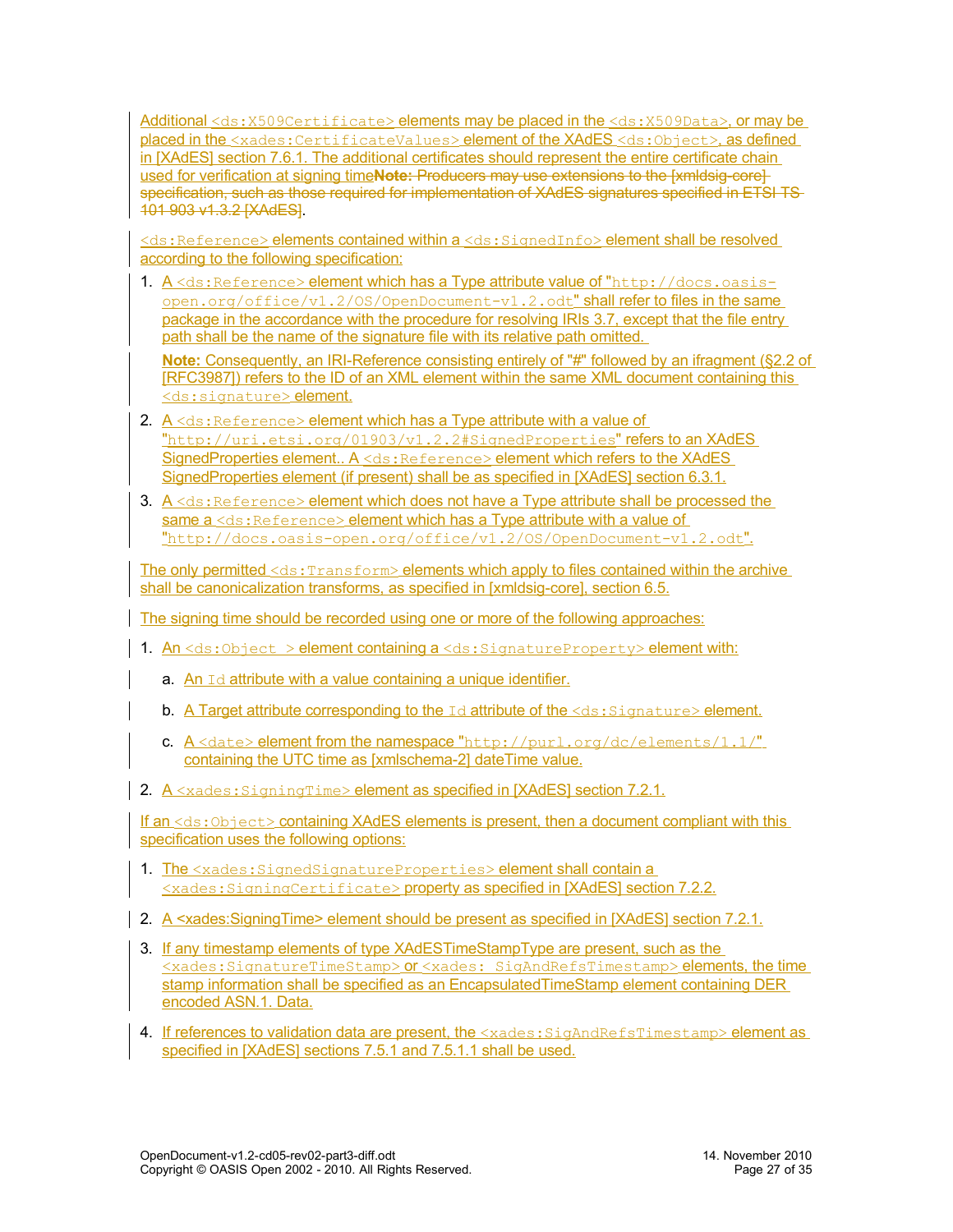5. There shall be a <ds: Reference> element specifying the digest of the SignedProperties element, as specified in [XAdES], section 6.2.1. This <ds: Reference> element shall be contained within the <ds: SignedInfo> element of the <ds: Signature> element.

The <ds:Signature> element is usable with the following element: <dsig:document-signatures> [5.2.](#page-25-1)

# <span id="page-27-1"></span>**5.4 Digital Signatures Attributes**

## <span id="page-27-0"></span>**5.4.1 dsig:version**

The dsig:version attribute identifies the version of OpenDocument specification that defines the schema and interpretation of the digital signature file. The value of the  $dsig:version$  attribute shall be "1.2".

The  $disig:version$  attribute is usable with the following element:  $$ signatures> [5.2.](#page-25-1)

The only value of the dsig: version attribute is 1.2.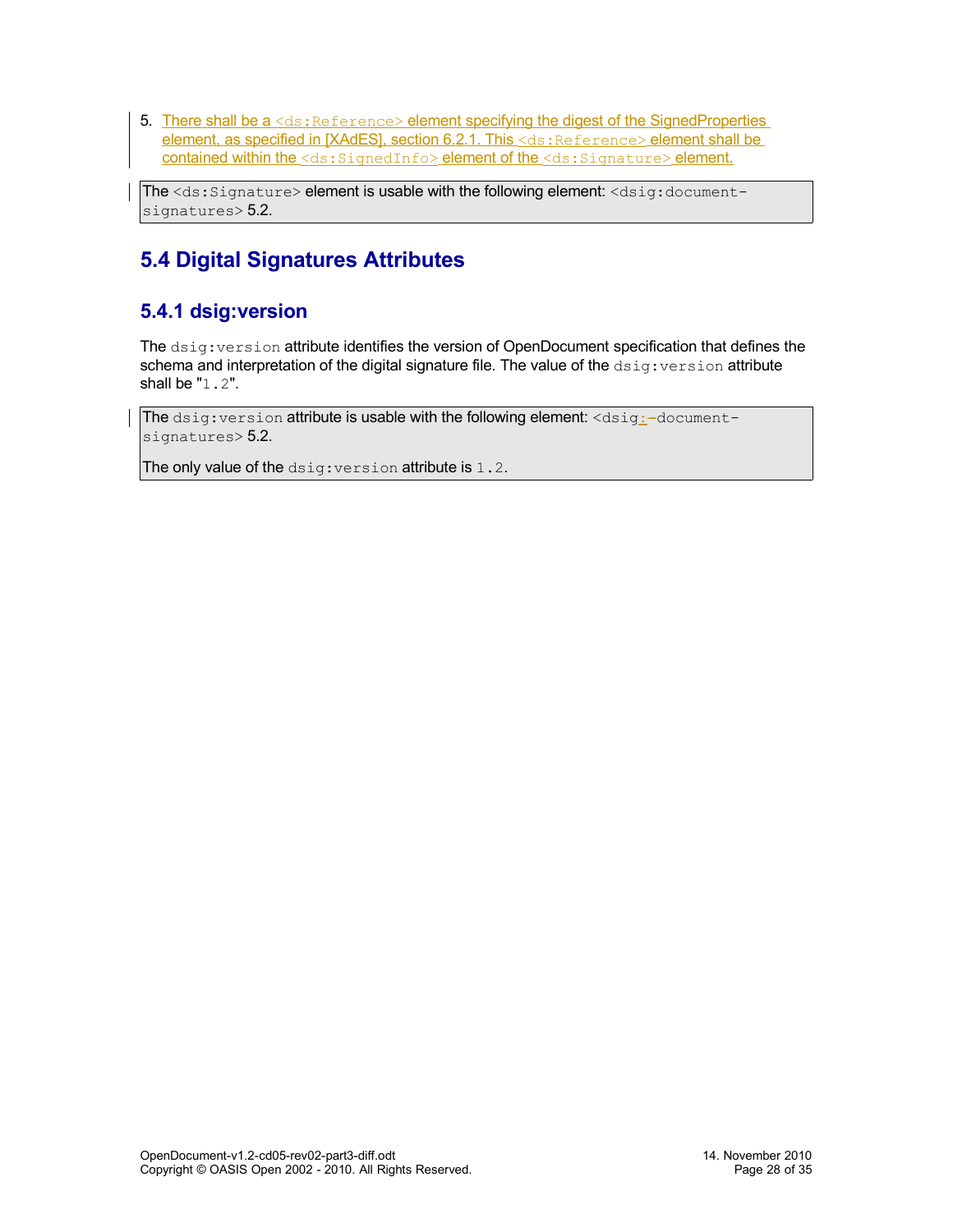# <span id="page-28-6"></span>**6 Metadata Manifest Files**

# <span id="page-28-5"></span>**6.1 General**

Metadata manifest files (see [3.6\)](#page-13-1) have the file name "manifest.rdf". The metadata manifest file for a document (see [3.1\)](#page-11-2) shall be stored in the root of the package. The metadata manifest file for a sub documents shall be stored in the sub document's directory.

Metadata manifest files enumerate metadata files and their relationships to other files in that document or sub document as defined by this specification.

The relationships are expressed in the metadata manifest files using [RDF-XML] and the [OWL] Metadata Manifest Description ontology that is defined in appendix B. The following OWL classes and properties are defined.

# <span id="page-28-4"></span>**6.2 pkg:Document**

An instance of the  $pkg:Document$  class in the metadata manifest file represents the document or sub document itself.

The following property is defined for the  $pkq:Document$  class:  $pkq:hasPart 6.6$ .

# <span id="page-28-3"></span>**6.3 pkg:File**

A file in an OpenDocument package is represented by an instance of class  $pkq:File$  or by one of its subclasses, for example pkg: MetadataFile.

An instance of the  $pkg$ : File class (or one of its subclasses) is identified by an IRIURL.

The relationship between a file and a package is expressed using the property  $pkg:hasPart 6.6$ .

The following property is defined for the  $pkg$ : File class:  $pkg$ :  $min$  $ype$  [6.7.](#page-29-0)

### <span id="page-28-2"></span>**6.4 pkg:MetadataFile**

An instance of the  $pkq$ : MetadataFile class represents a metadata file.

The  $pkq$ :MetadataFile class is a subclass of  $pkq$ :File [6.3.](#page-28-3)

## <span id="page-28-1"></span>**6.5 pkg:Element**

The  $pkq:Element$  class describes an XML element contained in a file within an OpenDocument package.

# <span id="page-28-0"></span>**6.6 pkg:hasPart**

The  $pkq:hasPart$  property locates a file described by  $pkq:File$  or its subclasses within a document or sub document.

This property can be used with the following class:  $pkg:Document 6.2$ .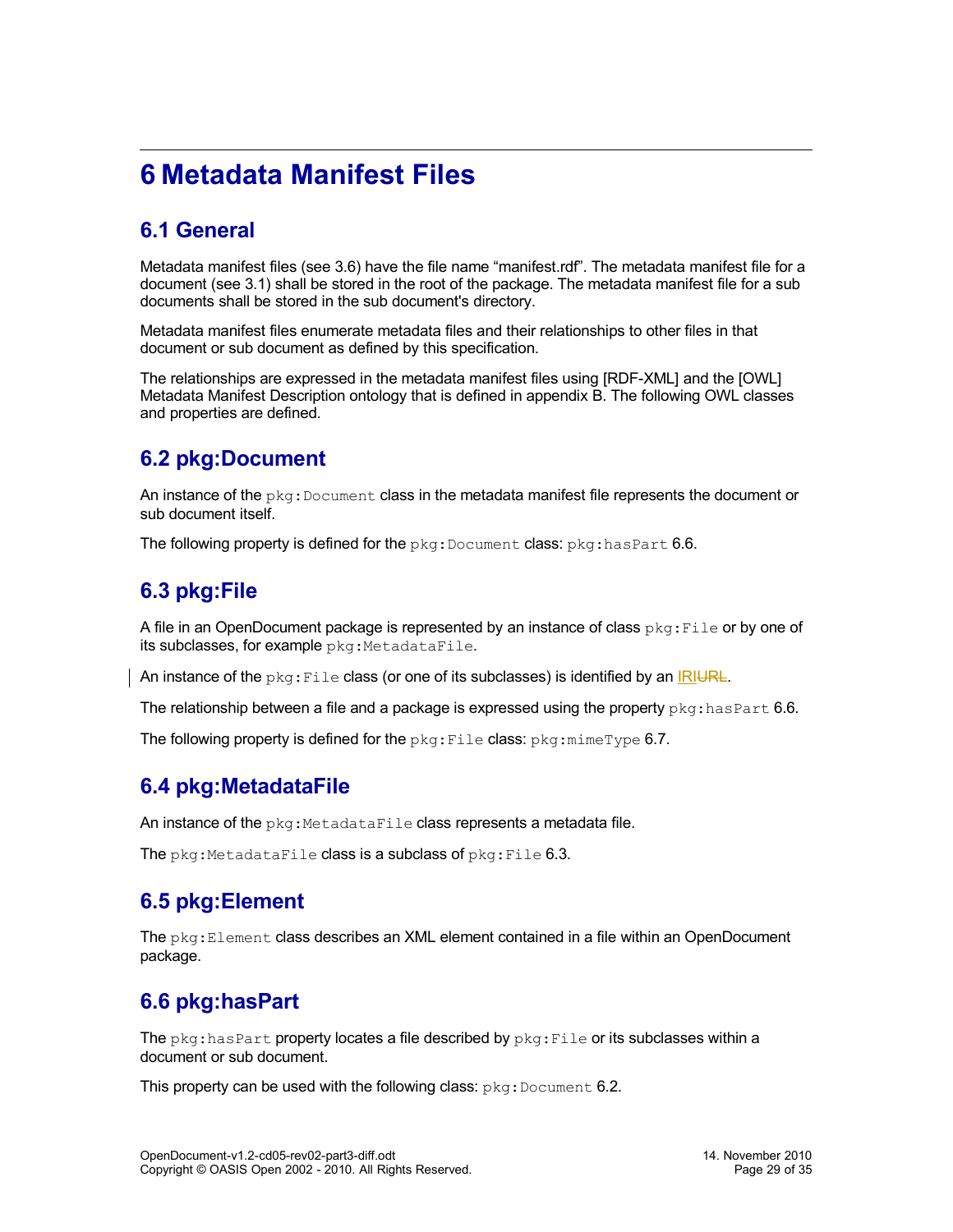# <span id="page-29-0"></span>**6.7 pkg:mimeType**

The pkg:mimeType property is used to specify the MIME media type [RFC4288] of file described by an  $pkg:File$  class or one of its subclasses.

This property can be used with the following class: pkg: File [6.3.](#page-28-3)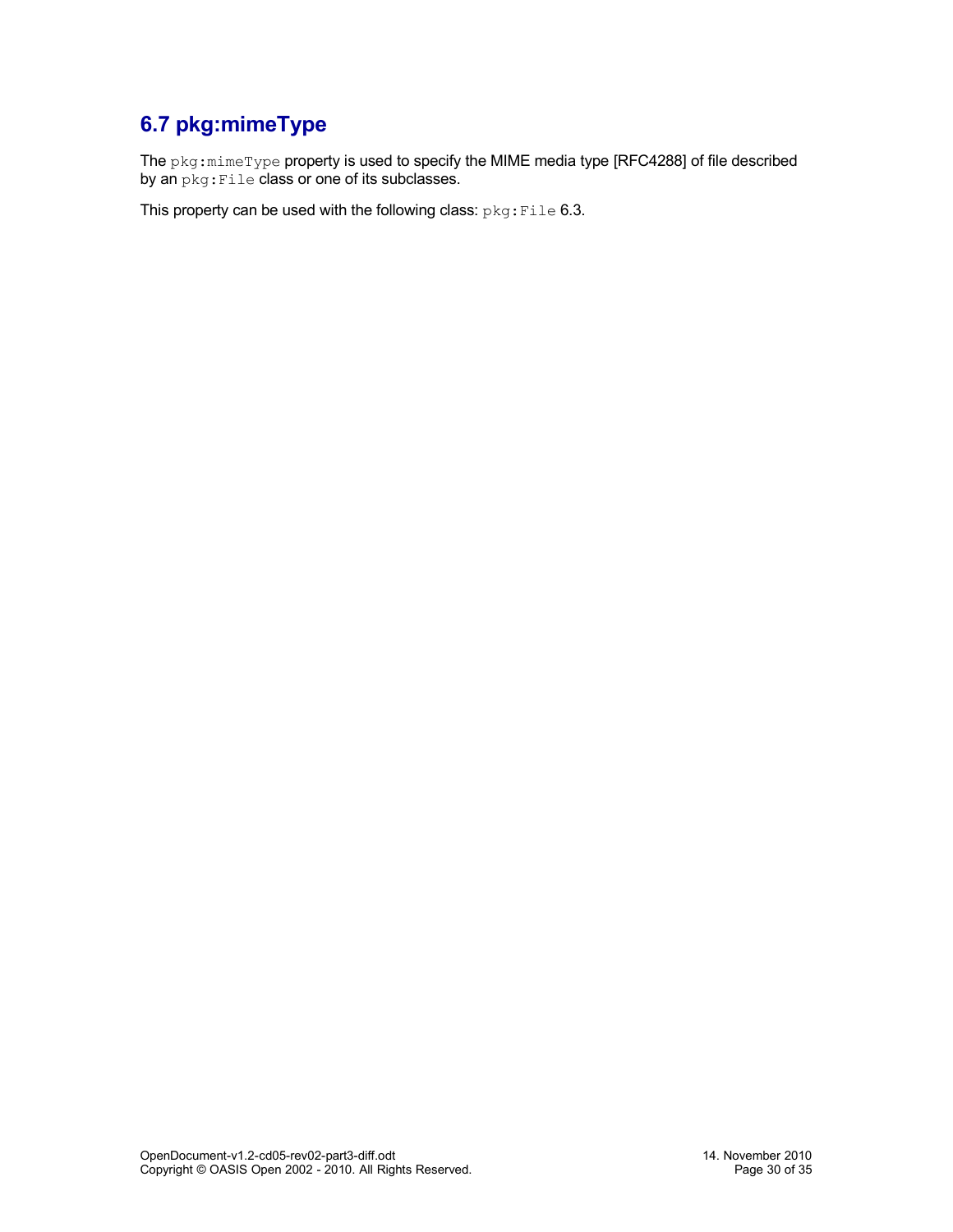# <span id="page-30-4"></span>**7 Datatypes**

# <span id="page-30-3"></span>**7.1 Introduction**

The values of attributes and elements are often described as having datatypes. These datatypes either are datatypes defined within [xmlschema-2], or are defined by this specification. Datatypes for which no [xmlschema-2] datatype exists are expressed in the schema by [xmlschema-2] datatypes. Some of these datatypes have additional constraints.

# <span id="page-30-2"></span>**7.2 W3C Schema Datatypes**

The following [xmlschema-2] datatypes are used in this specification:

- <span id="page-30-5"></span>• anyURI
- <span id="page-30-6"></span>• base64Binary
- <span id="page-30-8"></span>• nonNegativeInteger
- <span id="page-30-7"></span>• string

# <span id="page-30-1"></span>**7.3 Other Datatypes**

#### <span id="page-30-0"></span>**7.3.1 namespacedToken**

A namespaced token is an [xmlschema-2] QName that matches the definition of PrefixedName in §4 of [xml-names].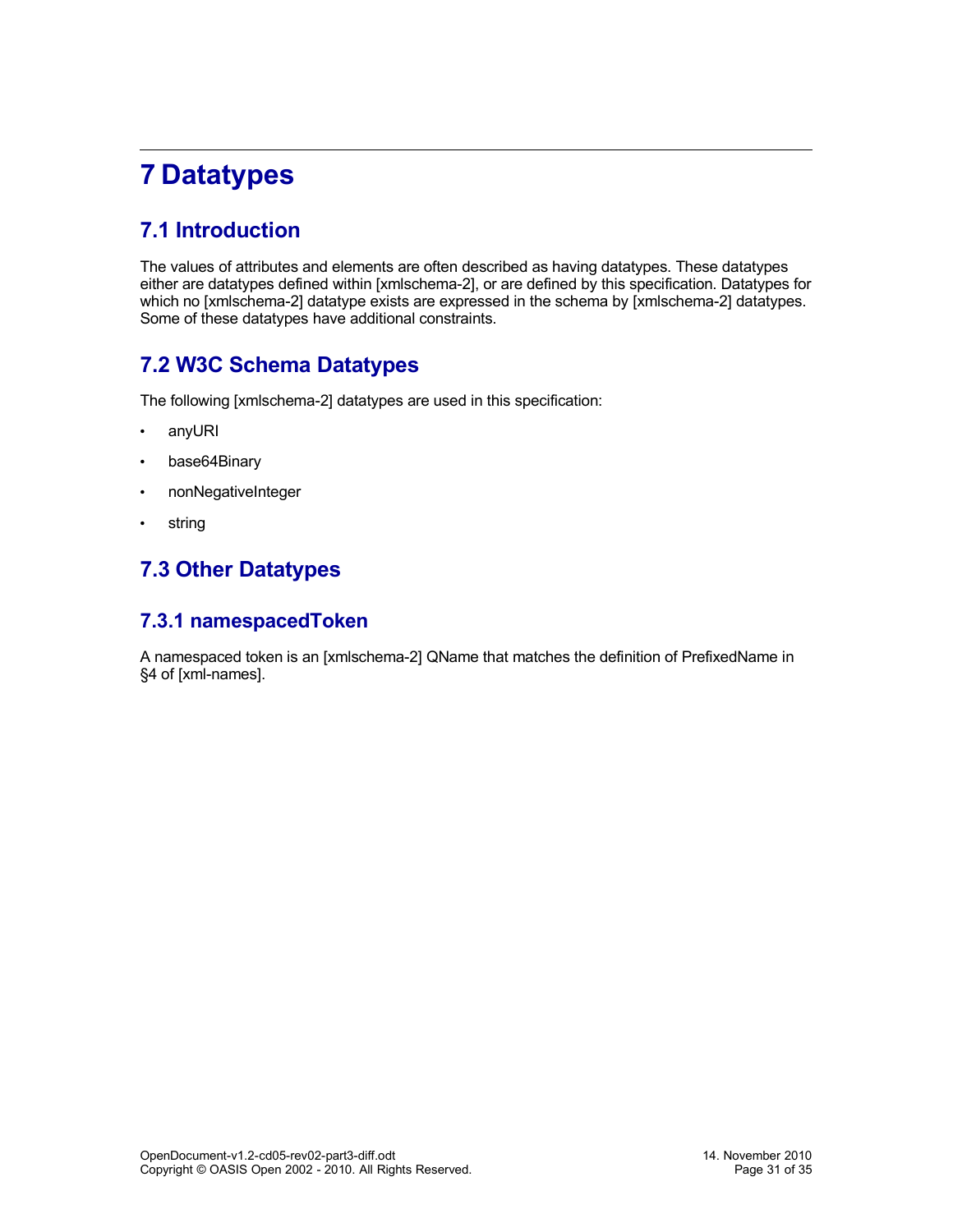# <span id="page-31-2"></span>**Appendix A.Schemas**

# <span id="page-31-1"></span>**A.1. OpenDocument Manifest Schema**

The OpenDocument manifest schema is defined by a separate document, which is located here:

[http://docs.oasis-open.org/office/v1.2/cd05/OpenDocument-v1.2-csd06](http://docs.oasis-open.org/office/v1.2/cd05/OpenDocument-v1.2-csd056-manifest-schema.rng)[d05](http://docs.oasis-open.org/office/v1.2/cd05/OpenDocument-v1.2-cd05-manifest-schema.rng)[-manifest-schema.rng](http://docs.oasis-open.org/office/v1.2/cd05/OpenDocument-v1.2-csd056-manifest-schema.rng)

# <span id="page-31-0"></span>**A.2. OpenDocument Digital Signature Schema**

The OpenDocument digital signature schema is defined by a separate document, which is located here:

[http://docs.oasis-open.org/office/v1.2/cd05/OpenDocument-v1.2-csd06](http://docs.oasis-open.org/office/v1.2/cd05/OpenDocument-v1.2-csd056-dsig-schema.rng)[d05](http://docs.oasis-open.org/office/v1.2/cd05/OpenDocument-v1.2-cd05-dsig-schema.rng)[-dsig-schema.rng](http://docs.oasis-open.org/office/v1.2/cd05/OpenDocument-v1.2-csd056-dsig-schema.rng)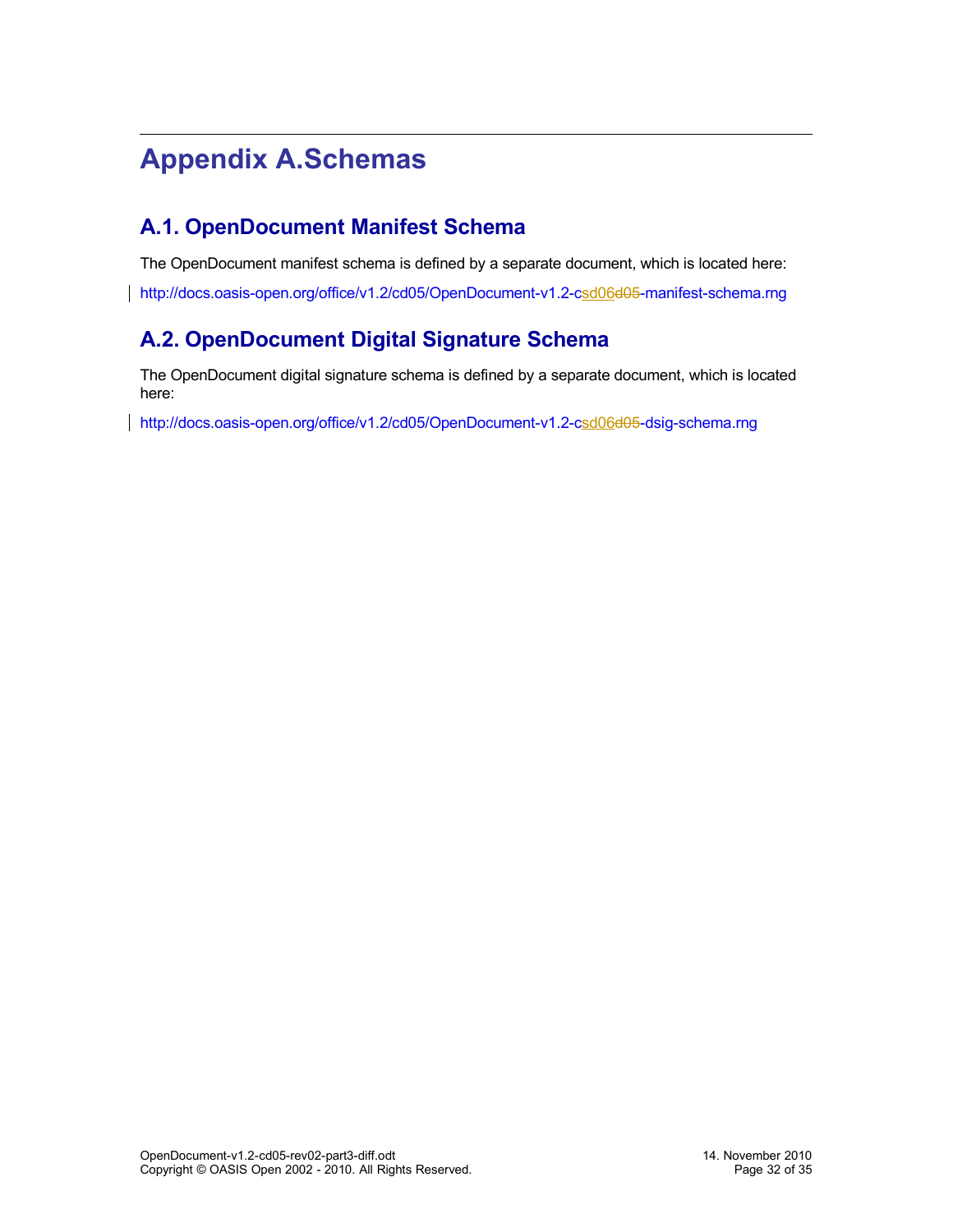# <span id="page-32-0"></span>**Appendix B.OpenDocument Metadata Manifest Ontology**

The OpenDocument metadata manifest ontology is defined by a separate document, which is located here:

[http://docs.oasis-open.org/office/v1.2/cd05/OpenDocument-v1.2-csd06](http://docs.oasis-open.org/office/v1.2/cd05/OpenDocument-v1.2-csd056-package-metadata.owl)[d05](http://docs.oasis-open.org/office/v1.2/cd05/OpenDocument-v1.2-cd05-package-metadata.owl)[-package-metadata.owl](http://docs.oasis-open.org/office/v1.2/cd05/OpenDocument-v1.2-csd056-package-metadata.owl)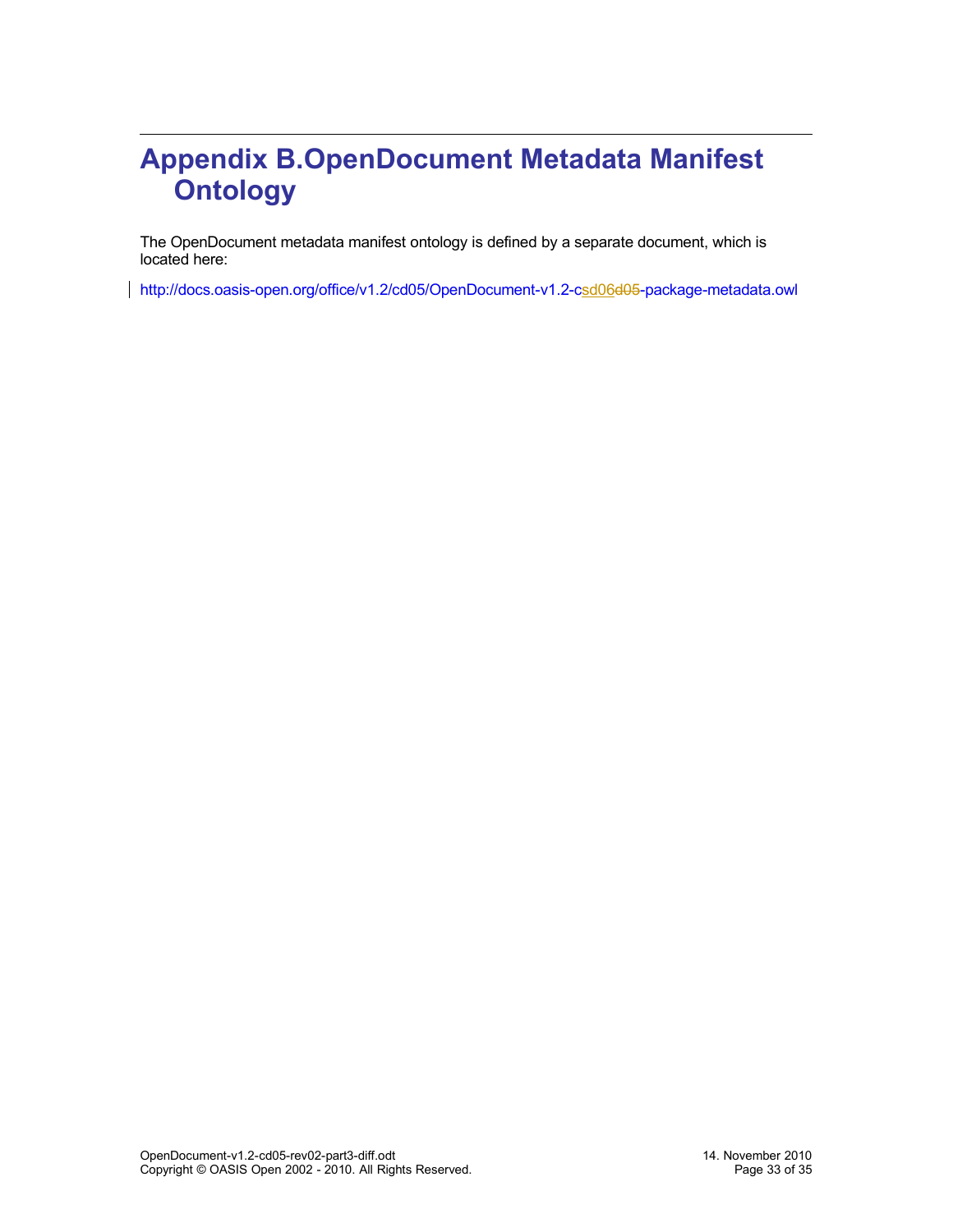# <span id="page-33-0"></span>**Appendix C.Zip File Structure (Non normative)**

A Zip file starts with a sequence of files, each of which can be compressed or stored in raw format. Each file has a local header immediately before its data, which contains most of the information about the file, including time-stamps, compression method and file name. The compressed file contents immediately follow, and are terminated by an optional data descriptor. The data descriptor contains the CRC and compressed size of the file, which are frequently not available when writing the local file header. If these details were included, the data descriptor can be skipped.

Each file in the archive is laid down sequentially in this format, followed by a central directory at the end of the Zip archive. The central directory is a contiguous set of directory entries, each of which contains all the information in the local file header, plus extras such as file comments and attributes. Most importantly, the central directory contains pointers to the position of each file in the archive for navigation of the Zip file.



*Figure 1 - Zip file structure*

For more details about the Zip file format, see [ZIP].